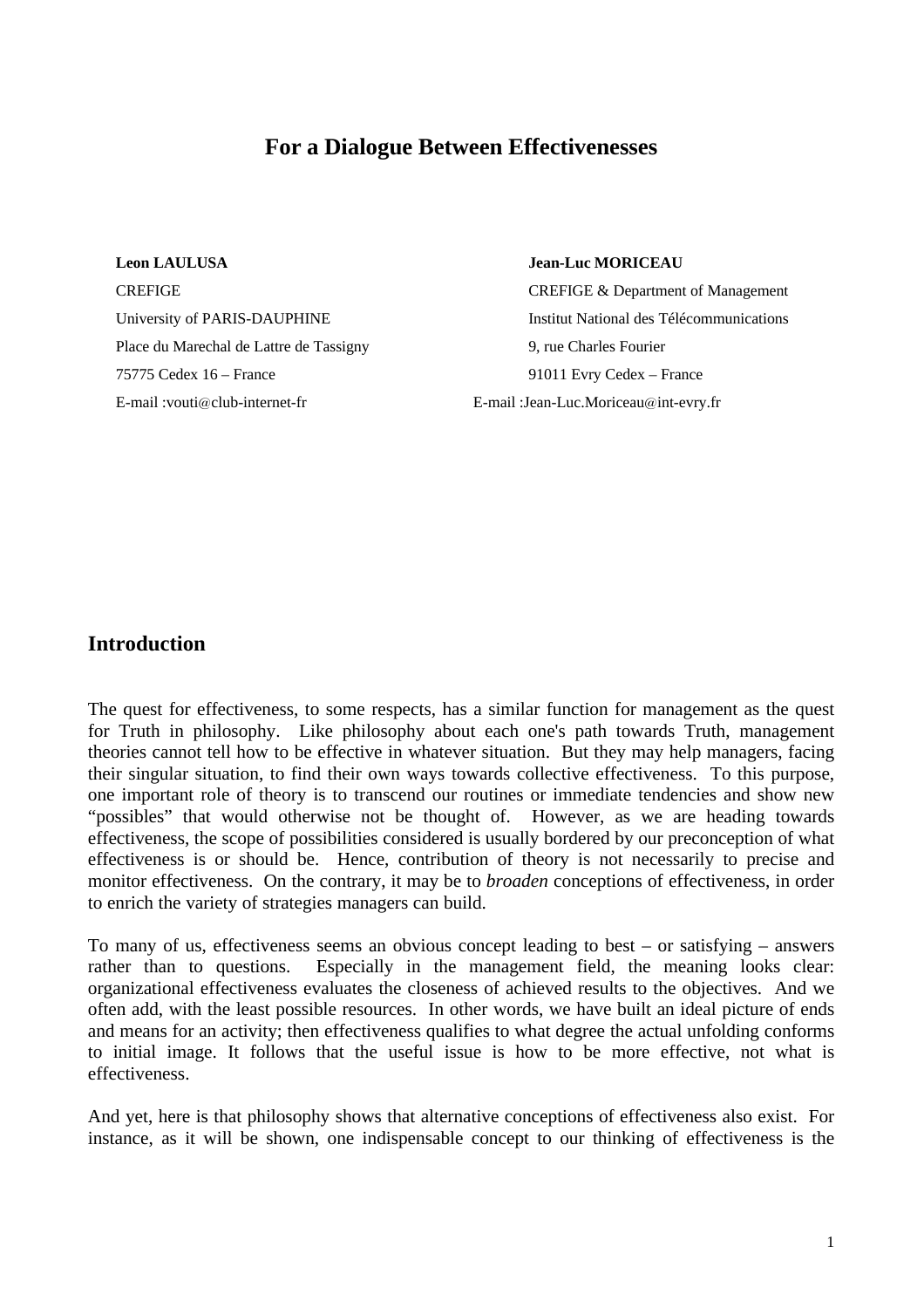reference to a model whereas the model concept does not even exists in the Chinese tradition. And despite of this, the Chinese tradition is all but inconsistent.

We feel that such differences are not to be classified as one cultural odd to which management would have to adapt (in order to enhance effectiveness). It may be as fruitful, and as respectful to otherness, not only to differentiate management in function of cultural differences, but also to consider alternative thoughts on effectiveness as opportunities to initiate new theoretical thinking or to design new ways of managing. Meeting other traditions of thinking and of acting might not only impel us to *adapt* but may bring real enrichments in the core of the theory.

Thus confronting our conception of effectiveness to other traditions (not best or least but different) may be an opportunity to broaden and enrich *our* reflection. Of course, our aim is not to lower Western thinking but to suggest new paths, to raise questions that are no longer asked. On this purpose, we have to travel outside of our usual insights. And from this point of observation, on one side, will appear more clearly what we are unconsciously taking for granted. On the other side we may discover new ways of thinking effectiveness.

The travel will begin in Occident. We will ask what Western management theorists mean by effectiveness. Here despite the rich variety of answers and controversies, and despite a widening move of the thoughts, we will find that mainstream approaches have remained centered upon five major common options. Then, and thanks to the works of F. Jullien (1996), we will be able to trace back those options from the most influential Greek philosophy and to contrast them to Chinese tradition of thought. Chinese choices on the five previous options are quite opposite. Thus their conception of effectiveness will be presented as a figure of otherness, as a clue indicating the possibilities of other thoughts. Thirdly, we will have to illustrate that this other conception may translate into effective strategy and control, with examples essentially in Chinese-led firms. We will precise that if this thought is otherwise, it is not totally strange for us because several approaches in management theory are moving in the same direction.

# **Part 1 The Western management of effectiveness**

We may view the evolution of Western conception of effectiveness as an insight anchored with the first management theorists, constituting an original pole from which many other theories have developed. The interest of this image is to underline that some principles were originally set and have been maintained in most subsequent notions of effectiveness. Only a few uncommon theories have challenged those principles, thus suggesting the possibility of alternate conceptions of effectiveness.

# *1-1 The classical school : five options have been set*

In the realm of business organizations, the emphasis on the effectiveness concept certainly originates with the classical school of management. Our trip is thus starting there, where indeed effectiveness, or more precisely efficiency, lies in the core of the theories. Effectiveness is said no more to be left to the workers' willingness and has to be built into the system<sup>1</sup>. So, at the outset of

<sup>1</sup> See for instance the many arguments of F.W. Taylor against the "management of initiative and incentive" which effects are said to rest on the willingness of the employees. He adds: " *In the past the man has been first; in the future the system must be first* " [1911: 7].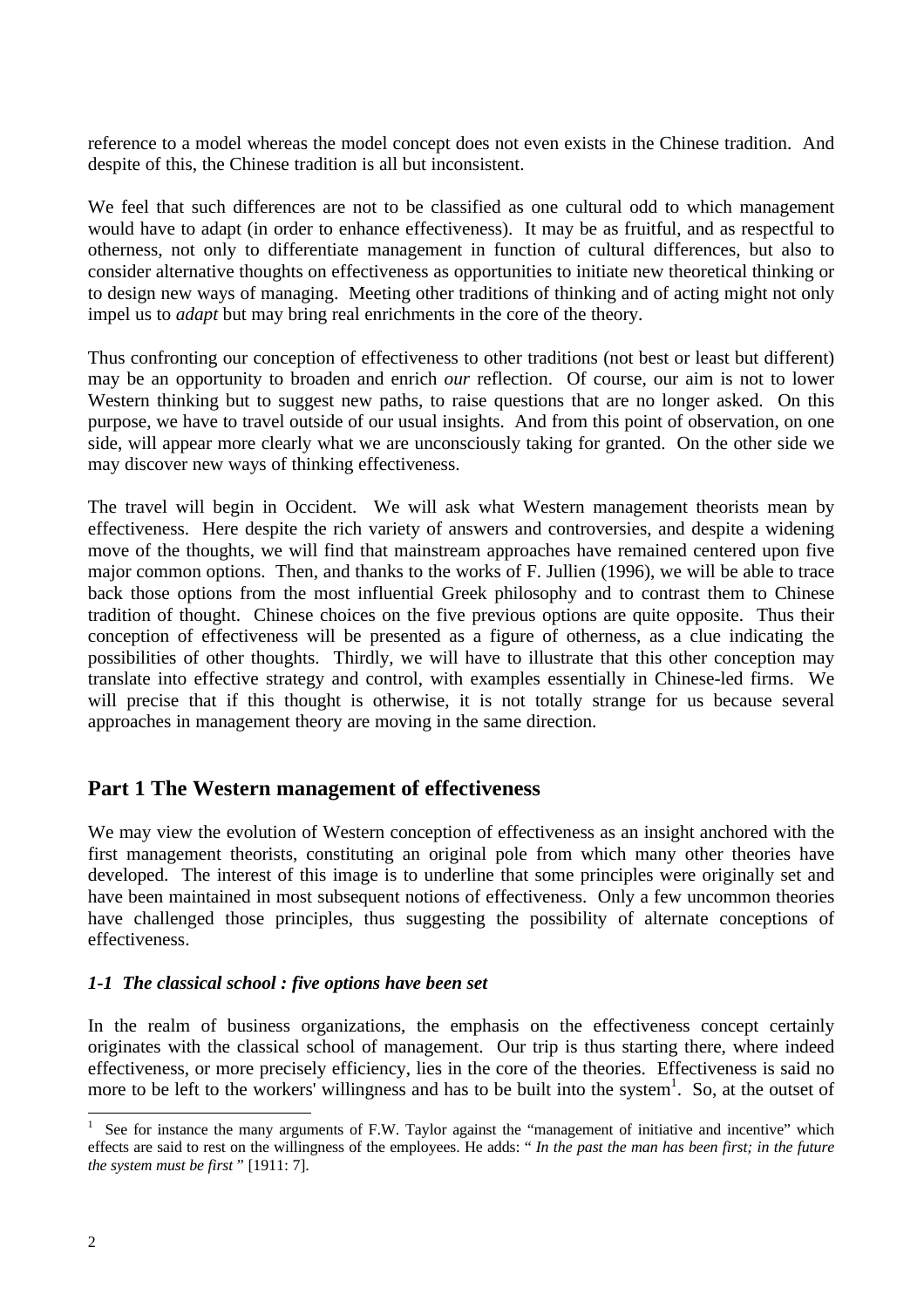the century, this school aims at elaborating a science of management – or for some author at least a knowledge based on experience – which goal is obviously efficiency optimization. This rigorous knowledge would help to discover the one best way to organize and to work: how things ought to be done. Effectiveness is then said to be maximum when what has to be done is rightly done, by the right person, at the right place and at the right schedule [Emerson, 1908]. Effectiveness is the criterium of rightness, of rationality and leads to progress.

In fact, by examining this classical conception of effectiveness more closely, five striking features start to appear. It seems these authors were unknowingly settling in several options of major importance for Western management thought. In one sense, most of following theories will either enlarge or temper these options, not coming with brand new departures. Even though each theorist draws with his own tint, this five following options look widely shared:

• **Effectiveness is defined in relation to a theoretical model of functioning**. One example of such an abstract working is the "rational-legal ideal-type" of M. Weber (1947), which is said to be capable of attaining "the highest degree of efficiency". A similar logic lies in Taylor's one best way of functioning. The model of behavior, at which each one ought to be conforming, is again an ideal sequence of tasks, theoretically assuring optimum efficiency. Still, the principles of Fayol are said to be *universally* guiding to efficiency, regardless to singular contingencies, whatever the firm's concrete situation. One important point to note is that, in respect to such models, practice always appears as "downgrading" theory, as a friction in the ideal mechanical working.

**Effectiveness qualifies a result**, it evaluates its conformance to objectives. This is the output of the process that is evaluated, and not directly the process itself, nor the ability of the process to effectively unfold in other environments or to adapt. Thus effectiveness monitors only what actually happened, never virtual outcomes such as the strategic position of the organization which promises to harvest future good results. More specifically, in this school of thought, the result is expressed in terms of production, evaluated in physical or economic parameters. Anyway, productivity and profit are obvious goals which have not to be questioned [Perrow, 1970].

**Effectiveness comes from human acting, and can be ascribed** to a person or a group. Effectiveness, in order to be enhanced, has to be attributed and sanctioned. Individualizing and rewarding efficiency are central features for example in F.W. Taylor's or H. Emerson's systems [1908]. For these authors<sup>2</sup>, efficiency even seems the first expectancy from employees.

• **Time is a neutral parameter, not a driver, of effectiveness**. Time delimits the period during which effectiveness is monitored, but does not directly affect effectiveness. (The importance of this remark will appear later.)

• **The pursuit of efficiency is** *per se* **desirable**. Ethical wonderings about the goodness of efficiency are left unraised<sup>3</sup>. The pursuit may even appear imperative since efficiency is said to lead to better and higher quality, higher wages and larger profit (Taylor, 1912), and even to greater national prosperity [Taylor, 1911].

# *1-2 Simon's approach: an example of enlargement maintaining the five options*

<sup>2</sup> For other authors, it is worth to notice that loyalty seems of similar importance.

 $3$  On this point, M. Weber (1947) appears indisputably as a noticeable exception.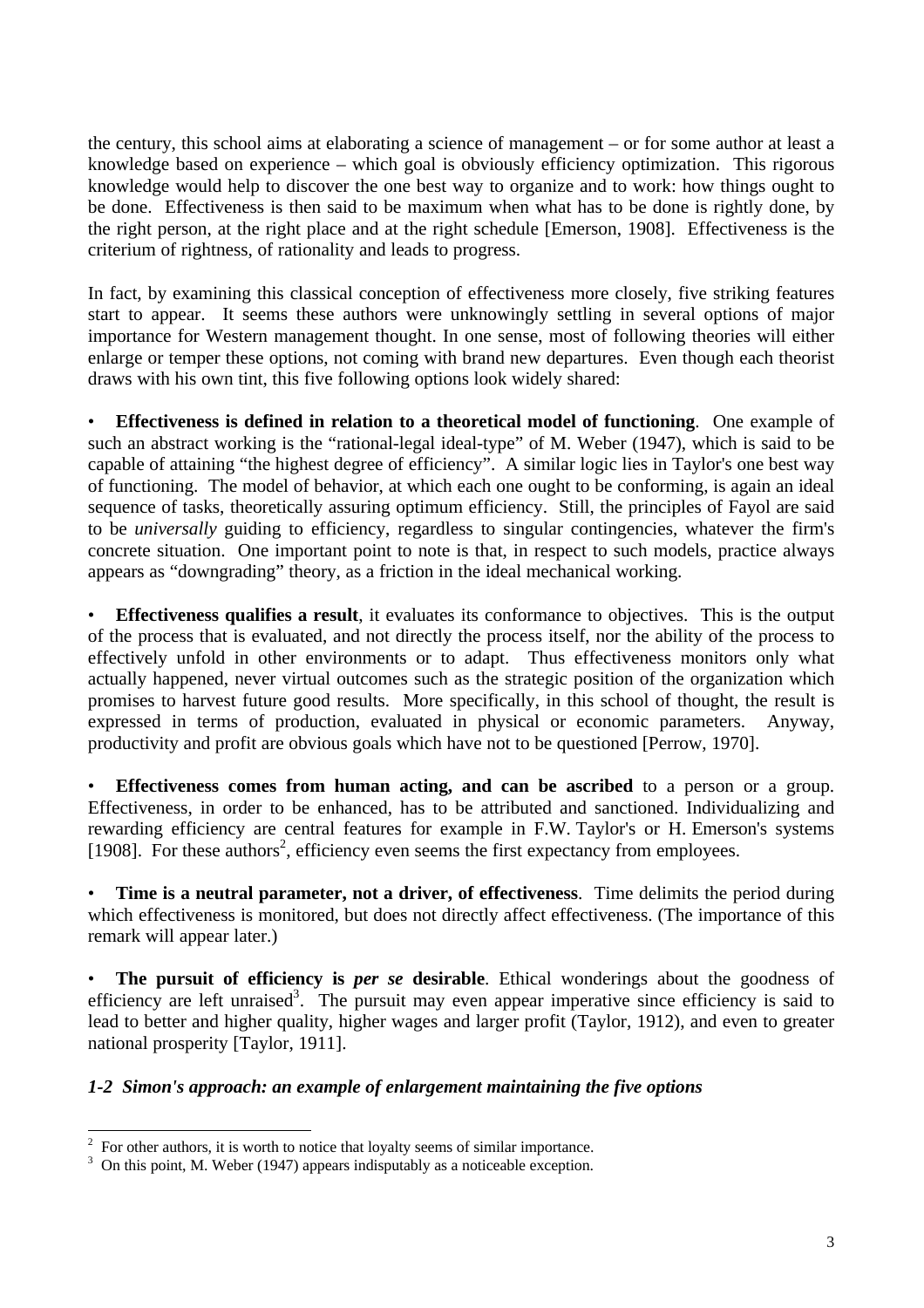An interesting enlargement of this conception of effectiveness, which however maintains most of the aforesaid options, is introduced by H.A. Simon [1947]. We must not forget that H.A. Simon does not reject previous insights. On the contrary, he commends their rigor. Only, he restrains their scope of validity to the sole "programmable" decisions.

In his approach, organizational effectiveness, as an aim, remains in the core of the administrative science. It stands as a criterion to qualify of "good" or "correct" administrative behavior. Again is first set a theoretical model of decision-making and behaving, which squares to maximum effectiveness<sup>4</sup>. And again, these are the contingencies of practice which forces at a degradation from the model, and that we have to minimize<sup>5</sup>. But, for H.A. Simon, in certain circumstances, these contingencies are now irreducible. The bounds of rationality render optimization, *in practice*, out of reach. This does not mean that theoretical optimization no longer shines at the horizon: practice *should* still try to come closer to it, even though, in fact, managers are generally content with satisfying decisions.

Thus H.A. Simon broadens and enriches the classical conception, but keeps its central options: the theory / practice distinction, the focus on results, mainly in their economical side, the ascription to a person, time neutrality. Disconnection with ethics is more subtle but no less clear. He acknowledges that every decision possesses ethical contents but he decides to strictly distinguish facts to values<sup>6</sup>. The purpose of administrative science limits then to the judgement of the *factual* relation between decisions and the aim they intend to. Decisions have to take organizational objectives as "ethical premises". The quest for effectiveness has not to be ethically justified, it is said to come afterwards and independently of ethics, which cannot belong to (administrative) science.

# *1-3 Social and political considerations : target changes but remains the model*

Other steps away from mainstream classical approaches lead towards consideration of social and political facets. Arguing that limiting effectiveness to its technical and economical aspects is a too narrow perspective, many authors have tried to add social and political concerns. However, from our perspective, it seems that these theories are indeed changing the references and values to judge effectiveness, but not the way to put effectiveness into question, not the way to think at effective acting.

These theories may much or few enlarge the preceding pole. At first the human relation school viewed social concern simply as a supplementary driver of effectiveness via increase of motivation and participation. In the same way, M. Crozier (1963) demonstrated that social games prevent the direction from steering towards effectiveness. A farther move is set when social or political aims *pertain* to effectiveness criteria. Those criteria may then become multiple and conflicting [Cyert & March 1963, Etzioni 1964, Perrow 1970]. Distance is even greater with more radical approaches

 $\overline{a}$ 4 The logic is said "rigorously analogous" to utility maximization for homo economicus. The effectiveness of one behavior is expressed as the ratio of the results of a behavior to the maximum results one can expect from alternative administrative behaviors.

<sup>&</sup>lt;sup>5</sup> Those limitations of practice, in regard to theory, are: the skills, uses and reflexes of individuals, their values and objectives, and the scope of their knowledge of the situation.

<sup>&</sup>lt;sup>6</sup> He bases on logical positivism to argue the relevance of this distinction. In this philosophical stream, very influent at that time, ethical propositions have to be separated from empirical ones, for their meanings refer more to emotions than to cognition.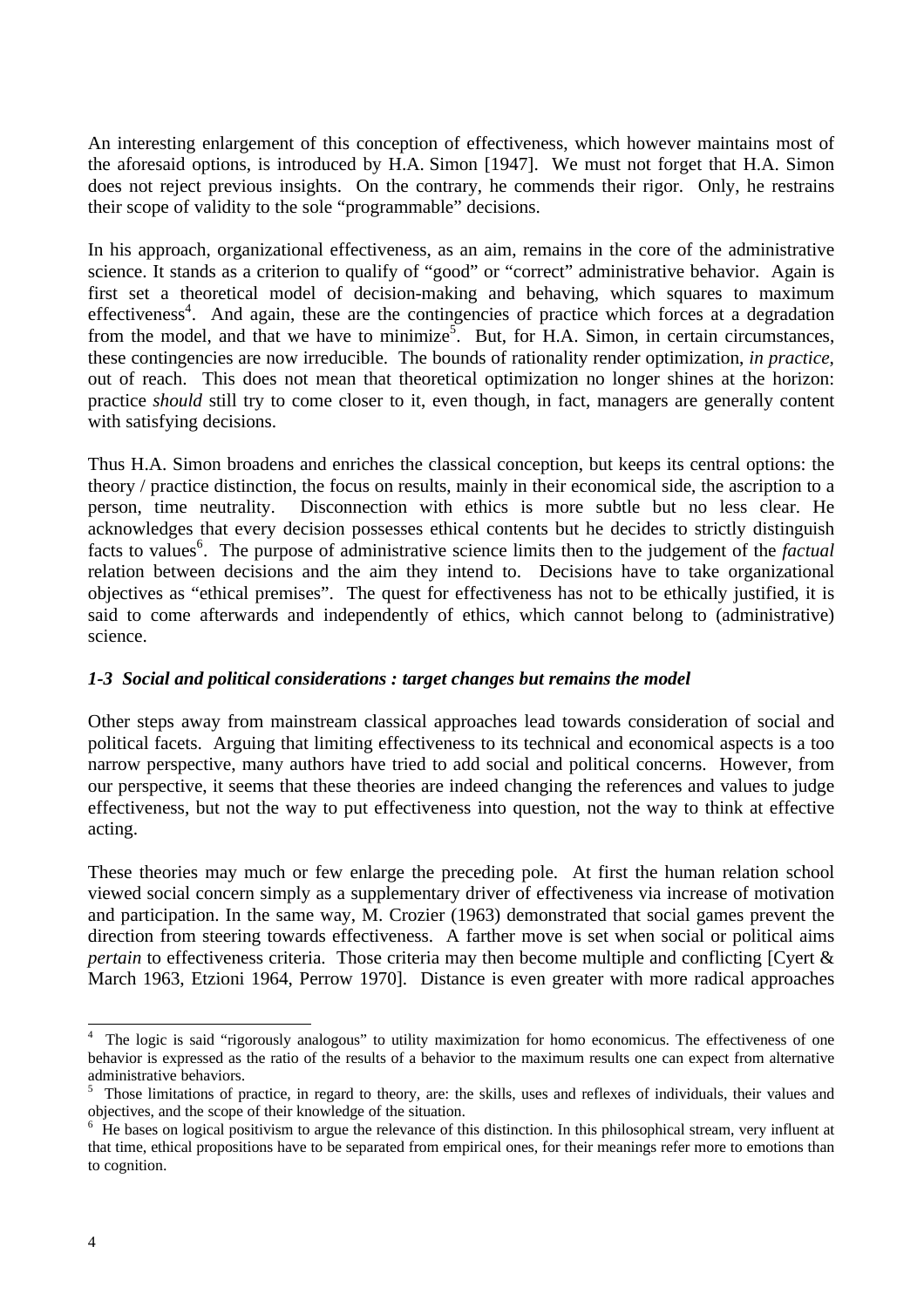considering that social and political aims are the right, or ultimate, criteria of effectiveness. In this case, technical and economic goals should not be anything other than means.

However, as we have said, if the criteria are more socially and politically weighted, the five preceding options to think on effectiveness roughly remain: the pole has enlarged, not split into several centers. The way of questioning effectiveness has not shifted: *What is effectiveness?* It still qualifies the result of actions, in regard to a fore-given, theoretical model<sup>7</sup>. Who is effective? This still remains a central question, and not only for sanction. In these approaches, the *who* should be treated as a subject, in his uniqueness (cf. E. Mayo, 1949); and this question even doubles in the political point of view with the question of *for who*: who benefits from the result of effectiveness? *Is effectiveness good per se?* Here, this stream indisputably differs from previous ones. However, if ethical concerns are raised, it generally is *against* effectiveness not *into* the search for effectiveness. Alternative values are set against economical ones in a debate appearing more political than ethical. In fact room is very seldom left to an individual concern of how to act.

## *1-4 Enlarging in many directions*

We could go on this brief survey with other streams of research, most of them still accepting the five options or only marginally departing from them. Amongst the most typical examples certainly comes the wide cybernetic stream, including the management control classical framework. The aim of the management control function is said rightly to assure that resources are obtained and used with efficiency and effectiveness [Anthony, 1965]. And here anew, effectiveness is searched through a process that starts with a modelization of objectives and means, which stresses results and which individualizes performance retribution. Time, given rhythm by reporting schedules, again does not directly affect performance (except for credit or delays unconformance). Finally, ethical concerns may not be absent, but they stay outside the framework: what people are held responsible for? For being effective and efficient, seems to answer management control through "responsibility accounting" or accountability's concept.

Some other approaches will change the way that one of the options is considered, without shaking the whole construct. For example, contingency theories will promote a diversity of models, depending on situations, and will unstress the individualized ascription of effectiveness. Some other times, the relativity of effectiveness evaluation will also be showed (e.g. Mélèse 1967, Pinardon 1989), but the strategy for thinking on effectiveness will not be challenged.

But instead of completing the listing, we had rather cited some uncommon approaches definitely outside the classical pole.

#### *1-5 Few theories outside the pole : the possibility of other insights*

These uncommon conceptions of effectiveness may be seen as **enigmas suggesting that the classical pole, so useful it still is, is yet not sufficient to encompass every situations.** Those puzzling cases may be invitations to open up our minds to other views. They also serve as signs that a dialogue seem possible with other thoughts, since they begin to permeate our conceptions (their growing influence being one more ground for reviewing our conception of effectiveness).

<sup>&</sup>lt;sup>7</sup> To some extents, an important part of the proposed frameworks consist in reintroducing into the theoretical model what was previously considered as the degradation of practice in regard to theory. Once gain, we may see this as an enlargement from an original center, which extends the core options.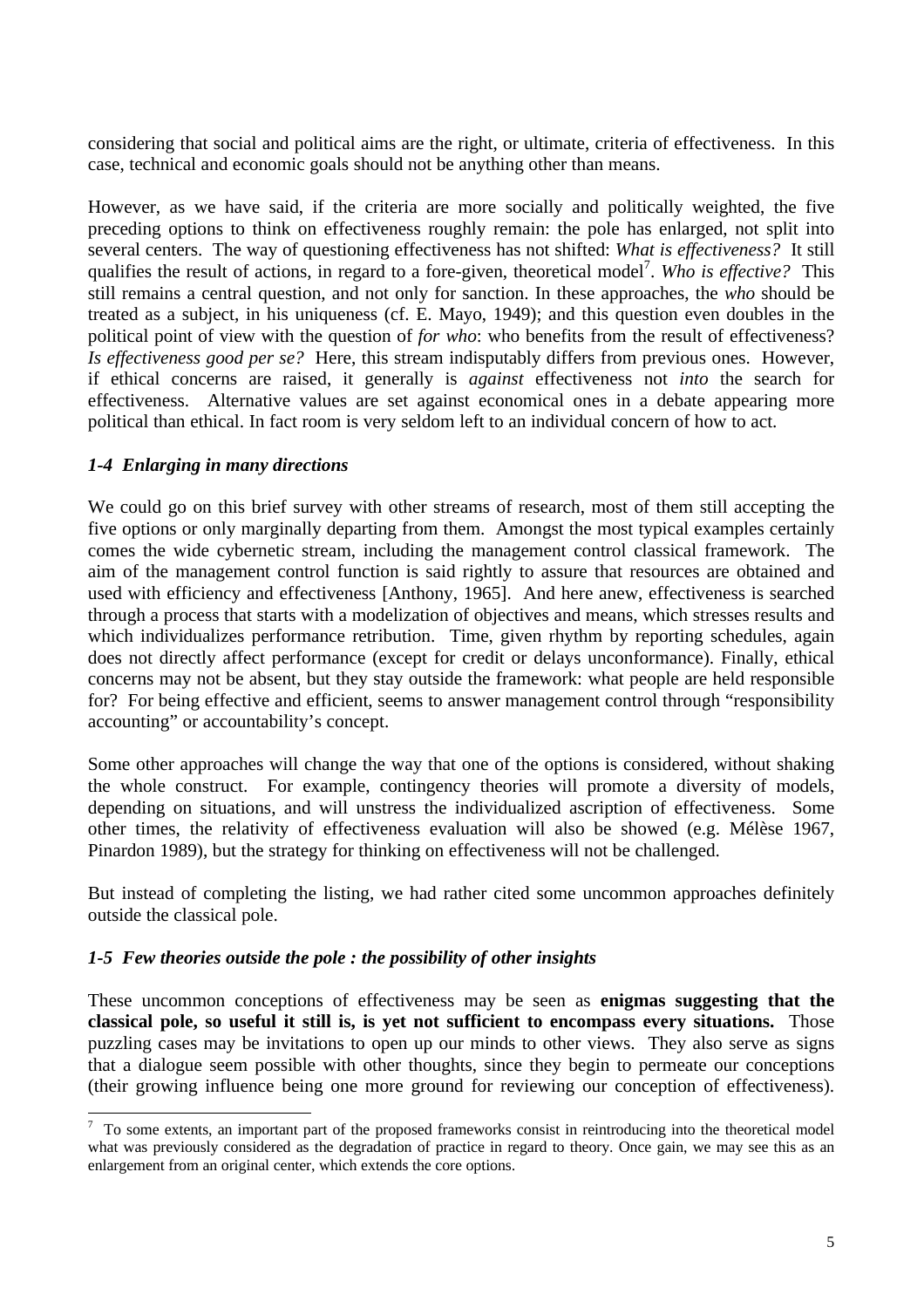We will simply take two examples, among the most famous, so as to show how queer they appear to us, and how enriching they may be.

C. Argyris and D.A. Schön (1978) consider that effectiveness (i.e. "the achievement of espoused purposes and norms") is an appropriate criterion only in some precise situations (where single-loop learning applies, that is the most simplistic situations). In other cases, they rather propose an "organizational dialectic" where by "organizational" reflection and inquiry, a desirable theory of action may emerge. In their framework, there is no fore-given, theoretical model: the theory of action should emerge from experience of acting<sup>8</sup>. The result seems less important than the process since the result will be soon challenged. The passage of time is of great importance for it enables experience, the learning loops and the evolution of norms and values. The question of *who ?* is subordinated to organizational phenomena<sup>9</sup>. Thus, on those four points, effectiveness – or what stands for effectiveness – is founded on grounds differing from previous, mainstream core options.

In Weick's (1979) world too, effectiveness gets an unusual light. Firstly, processes, instead of results, start to play the most important role. Secondly, time also is given a much influential play, since evaluations of effectiveness depend on memory: on what interpreted stream of experience has been retained. Thirdly, interlocked behaviors and relationships – not people – are at the origin of outcomes<sup>10</sup>. Thus trying to ascribe a result to an author is vain, since "*any action ramifies and has far-reaching consequences"* (p.244), sometimes remote, delayed and "deviation-amplified". Even the ability of a model for constituting a reference as to measure performance is challenged: any model would be selected through an interpretation process that is an artificial, sometimes arbitrary, selection among equivocal signs! All what would anywhere else be called degradation or loss to the model here constitutes the only reality of organizational life. Models are used for sense-making rather than for goal actualizing, rather than effectiveness defining $^{11}$ .

Hence, since the classical school, the Western conception of effectiveness has enlarged, differentiated, in a world enriched in several directions. But these elaborations seem to have built on the same core of five fundamental propositions.

# **Part 2 - Philosophical origins**

Except for the last insights, the classical way of conceiving effectiveness looks so widely shared and appears so familiar to us, that we should certainly seek its origin formerly. Thus going on our trip earlier and deeper in the history of thought, trying to go back up to the sources of the effectiveness concept. According to F. Jullien (1996), the latter are to be sought in the Greek

<sup>8</sup> We may note that this was not the case with previous works of C. Argyris. For example, the aim of C. Argyris (*Integrating the individual and the organisation*, Wiley, 1964) is to propose an ideal model of structure, better integrating energies and skills of people.

<sup>&</sup>lt;sup>9</sup> This is one of the thorniest difficulties of the organizational learning concept: to be able to bridge the gap between individual and organizational learning, without reifying the organization.

<sup>&</sup>lt;sup>10</sup> See for example " *The danger of inappropriate intervention is especially likely if members mistakenly assume that people, rather relationships, are the critical control points in an organization.* " (p.244).

<sup>&</sup>lt;sup>11</sup> Cf. the concept of "historicizing" (p.195-200) or " the person who makes decisions about what the goal of the *company should be next year is less important to continued functioning than are the persons who decide what is known by the company, what should be done next in terms of selection and enactment, and whether opposing decisions are made for selection and enactment.* " (p.246).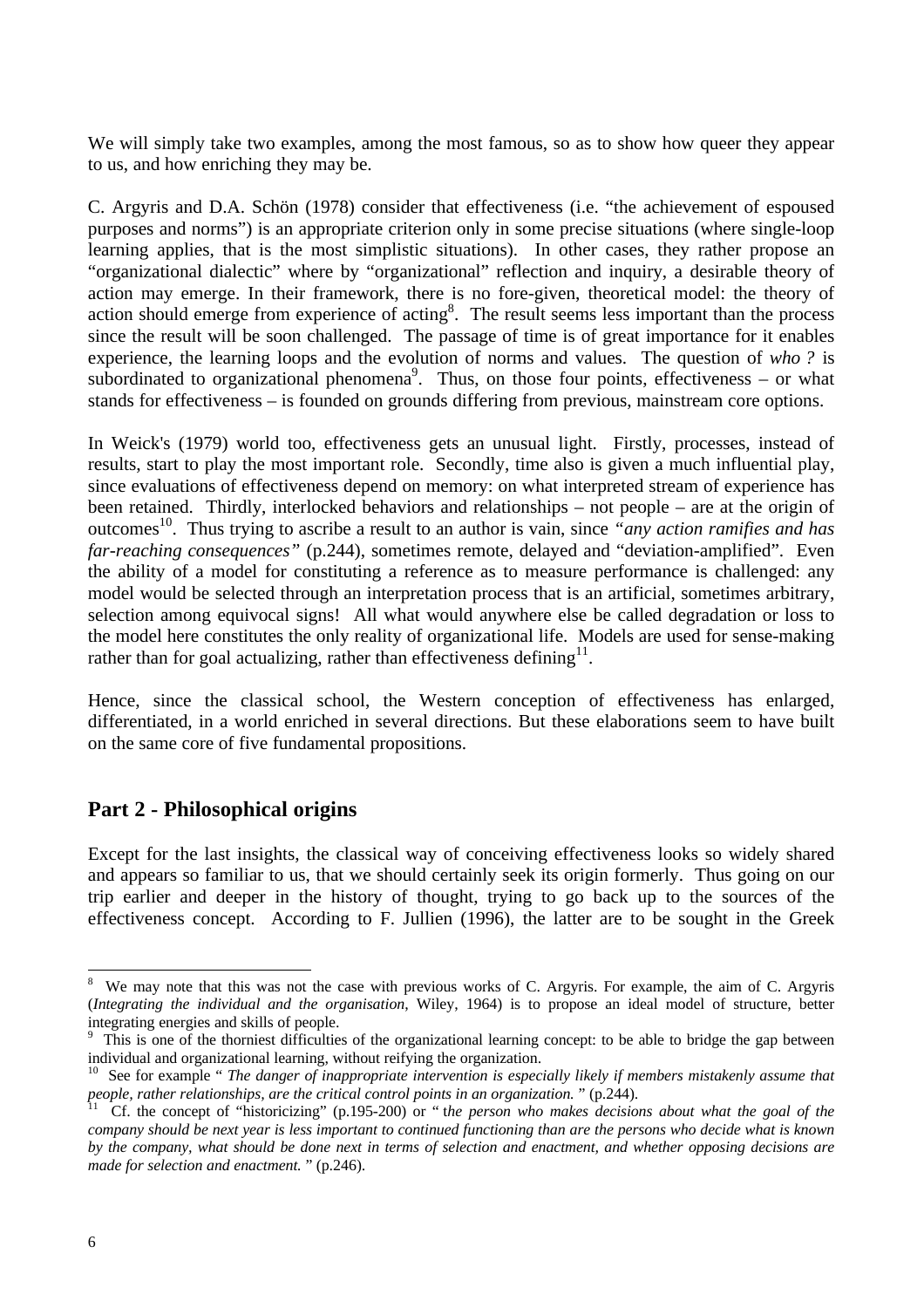philosophy. In particular, A. Lui and Y. Pesqueux (1997) point out the influence of Aristotle on management, notably with his postulate of a finalized nature<sup>12</sup>.

It will then be interesting to contrast these origins with another tradition of thought, the Chinese one. This intends to show that a different conception of effectiveness may be founded on quite different options, thus avoiding these very concept we fell impossible to think without.

## *2-1 The Western effectiveness : a model-based thinking*

How do the ancient Greeks think on effectiveness? At first, they seem to invariably refer to a model. As F. Jullien (1996) illustrates it: the Platonic demiurge sets its "imperishable being" into paradigm, the craftsman of the city takes model on the "Great Worker", or even the orator "keeps his eye fixed on ideal". Each time, a model is set first in reference to which effectiveness may be assessed.

This reference is so anchored in our mind that we no longer notice we think and construct thanks to models. As Jullien warns: " [we] have our eyes fixed to the model that we have conceived that we project to the world and to which we make an operating plan, we choose to intervene in the world and to give form to reality " [p.11]. What's more, technical successes, brought about with this model-based thinking, combined with the will of "mastering nature", have legitimized this strategy of thought.

This reference to a model leads to a distinction between theory (which pertains to the model) and practice. Practice, through actions, seeks results in conformance to the theoretical model of aims. This implies some forms of deliberation. Less idealistic comes then Aristotle's concept of "prudence" (*phronesis*) which refers to the concern of judiciously filling the gap between theory and practice<sup>13</sup>: "*the good deliberation consists in exact matching, concerning our interests, between the goal, the means, the circumstances.* "<sup>14</sup>

The link between the model and the result of actions is also mediated by the concept of occasion (*kairos*): " *the favorable moment which is offered by chance and that the art enables to exploit* " [Jullien, 1996: 79].

The link between those factors in the effectiveness play may be schematized with the following diagram:

<sup>13</sup> Note that Aristotle is also conscious that the means and the ends can be not matched: ´ because it happens that the goal is good, but, in the action, we fail the mean to reach it, some times, we have appropriate means, but we have set a bad end " [quoted by Jullien, 1996 : 49].

<sup>&</sup>lt;sup>12</sup> This postulate translates in nowadays context that "we live in firm to fulfill objectives" [Pesqueux & Lui, 1997: 9].

 $14$  Éthique de Nicomaque, Book VI, Chap 9, p.164.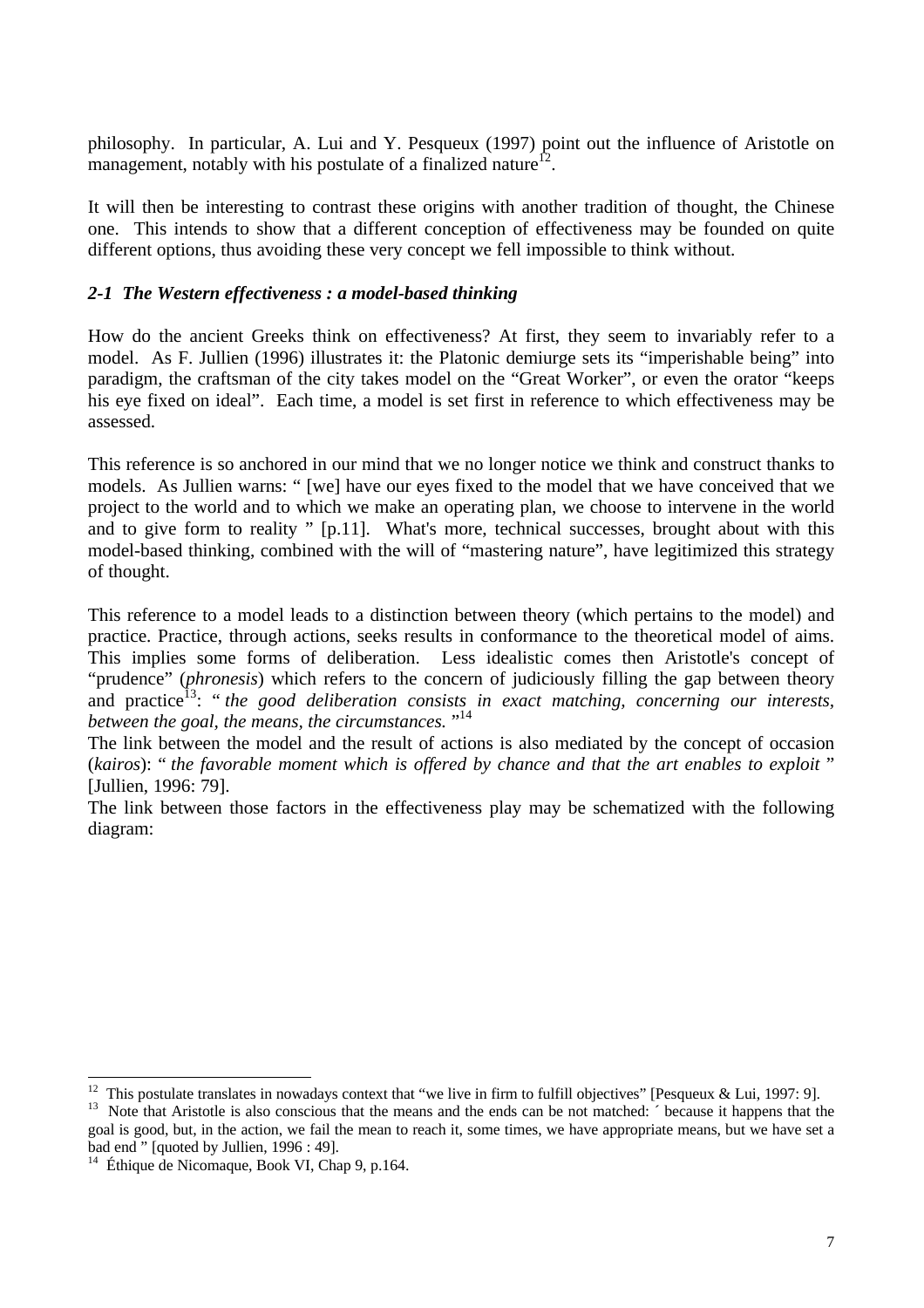

Figure 1 - the model of effectiveness

Still now, Western conception of effectiveness is strongly rooted in a thought based on models, inherited from the Greeks. As F. Jullien points out: " *those who, today, about management, are in quest of new models could not do without. Even if it means reconfining one of the coupling terms, or even it means driving to the limit (a borderline position can be a fiction but sufficiently solid nevertheless for implying useful means). We can work on again this framework, and redefine one of the borders – but difficult to go beyond the bounds* " [1996: 46].

Indeed, in the Greek model already lied most of the major options formerly referred to. First, one starts with an ideal theoretical model that will assess effectiveness. Second, for this, theoretical realm is more immutable than transforming; and results, not processes, have to be compared to the model. Third, those results come from actions, which can be ascribed to persons. Fourth, and even if the time affects occasions, it does not play as a driver of effectiveness. Indeed, it may transform into ''opportune time", but it is a time of luckyness, not directly controllable by the would-be effective action<sup>15</sup>. The only exception comes with the ethical concern. Aristotle concept of prudence and *praxis* are undoubtedly referring to ethics. An interesting investigation would then search the period we lost this reference to connection to ethics.

We have emphasized the quasi-impossibility to escape from our reference to models. This may however become possible whenever we start from other philosophical traditions. We will go on following Jullien in his studies on Chinese and Western thoughts, encountering other philosophers and conceptions of effectiveness.

# *2-2 An another vision of the effectiveness*

In the Chinese thought, there is no one model (framework), one ideal, theoretical situation by which effective action can be derived but rather a transformation flow in which effectiveness consists of taking up one position in order to make its forces exert on our advantage. Thus, rather those of model, of occasion, of action and of results, the key concepts, in the Chinese vision, are: the potential of situation, the variation of circumstances, the calculation and the polarity.

The Chinese thought of effectiveness is not based on the model but on what Jullien calls the potential of the situation. Two notions emerge from it: on the one hand, the potential (shi) involved in the situation and " that we can turn it into our favor ", and on the other hand, this same situation

<sup>15</sup> Note that to overcome uncontrollability, time is foreseen through the reasoning and the conjectures [Jullien, 1996 :86]. In doing so, we once again use a kind of model.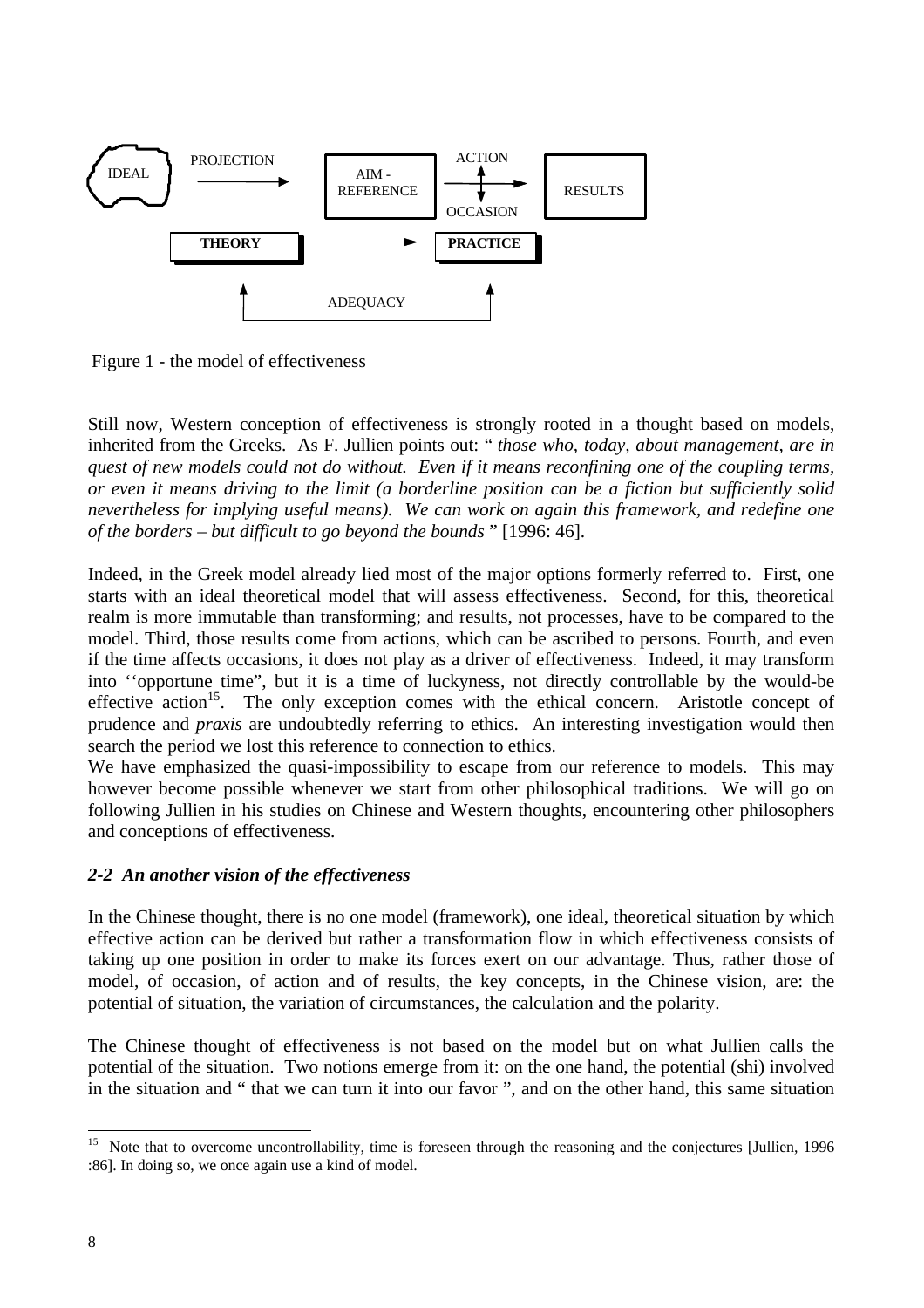or configuration (xing), " as it actualizes and takes form under our very eyes (as in terms of power balance) " [Jullien, 1996: 29].

But since the configuration (situation) is seen as reality, we can call it, the potential of reality. It results that the potential the most profitable is included in reality. For the Chinese strategist, the "real" effectiveness lies in taking benefit from the potential of the reality. Thus, effectiveness is in the reality. It is the latter that is effective and not the action on the reality.

With this potential of the situation intervenes another important notion: time. For the Chinese thought, time is neither chronic nor periodical but strategic because it goes through and is regulated. So it acts on and contributes to effectiveness. The taoïst no action (wu- wei) illustrates quite well the utilization of this time. No action does not mean inaction, inactivity nor does exclude effect. Because as the time unfolds, and we let it act on the reality progressively, we will turn an unfavorable situation in our favor. Thus, time is always determining factor for the Chinese.

Moreover, one difficulty for Western readers is that the Chinese thought has not conceptualized<sup>16</sup> these notions (potential and situation) but describes and explains them through images. As we can read it in the Art of War [Sunzi, chap. 5, Energy: 128]: " the one who counts on the situation uses his means in the fight as we roll logs or stones. But, it is in the nature of logs and of stones to be in balance on a firm ground and mobile on an unstable ground. If they are square, they stop, if they are round, they roll.

Thus, the potential of troops which, in the fight, are managed with deftness, can be compared to that of round stones which go down in rolling from the top of the mountain ".

In this case, effectiveness consists in " turning a situation to best account, exactly as when we roll a ball along a steep slope. The strength provided is minimal but the results are enormous " [Sunzi, chap 5: 129].

This potential of situation leans on and exploits through three interdependent elements: the calculation (evaluation), the polarity, and the circumstances.

#### **a) The (preliminary) calculation of the situation**

Before fighting, the Chinese strategist calculates (evaluates in advance) the strength and the factors which are favorable to one of the two sides. The first chapter of the Art of War starts with the five principal factors that a general has to calculate with in order to win a battle: the moral influence of troops, the atmospheric and topographic conditions, the commandment and the organizational disposal. These five factors have to be appreciated through seven questions: 1- Which government has the greatest moral influence, 2- which chief commandment is the most competent, 3-which army disposes of topographic and meteorological conditions the most favorable, 4- in which side, rules are the most respected and the instructions the best executed, 5- which troops are the strongest, 6- which army disposes of officers and men the best trained, 7- and which army gives compensations and punishments with the most discernment.

#### **b) The polarity**

<sup>&</sup>lt;sup>16</sup> The Chinese thought does not explain concept because it is not preoccupied by any theoretical truth. That is to say, the Chinese thought is not based on the conviction that reality can be described theoretically [Cheng, 1997a]. For the Chinese, thought and reality form a whole.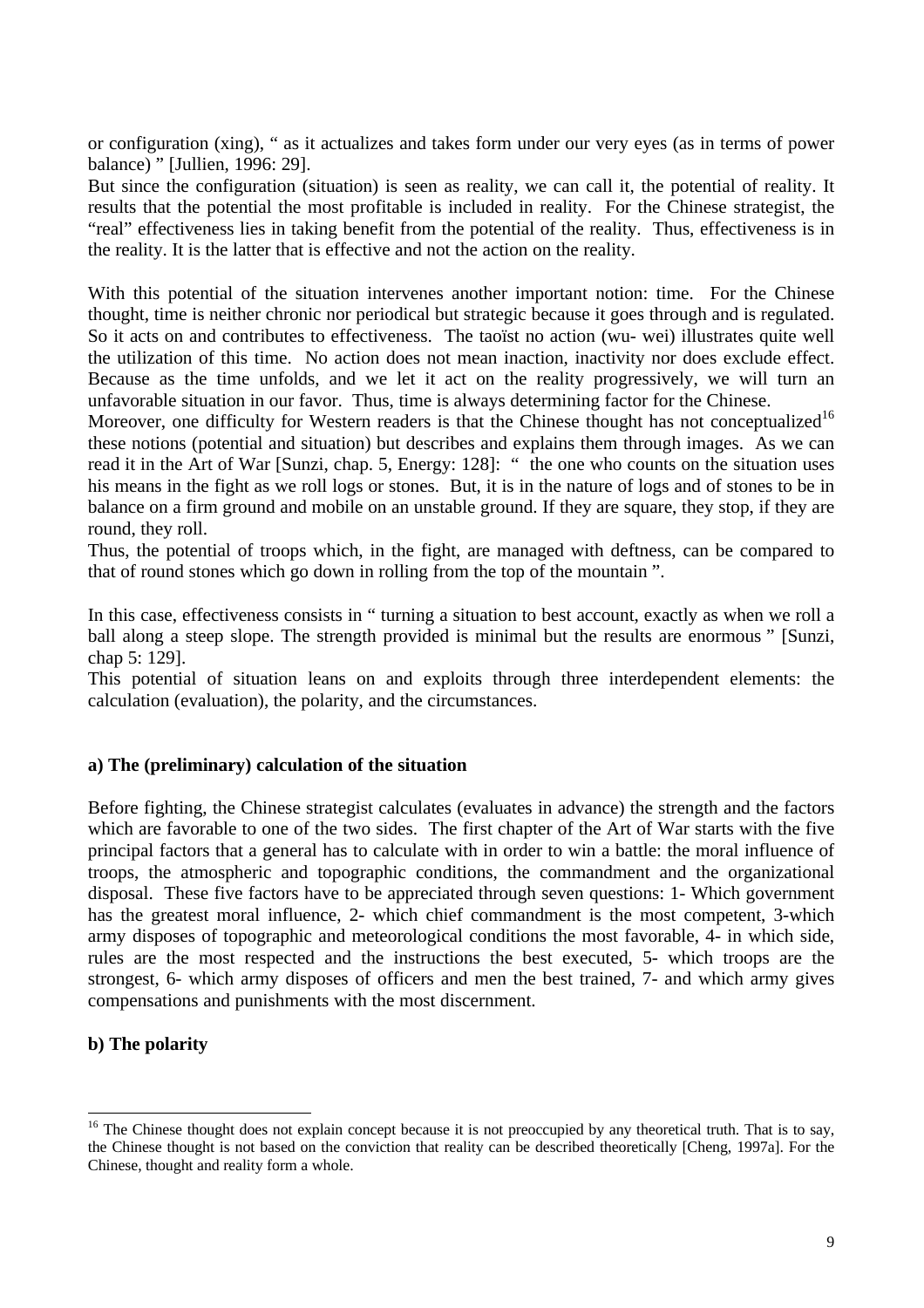During this evaluation, we have to take into account the principle of polarity: " what is profitable for my adversary is not profitable for me, and vice versa ". But this notion does not mean a linear polarity in which exists a positive/negative scale. One situation remains favorable only for one moment because it can be transformed in unfavorable situation.

Sunzi emphasizes this notion when he says: " we have to let a way out to the enemy " in order to prevent the enemy from fighting to death. With no more way out, there is no choice other than to win or to die, what strengthens and may make of the weaker enemy winner.

The yin/yang which shows the complementary and the duality, the relativity of everything to everything, symbolizes this concept of polarity<sup>17</sup>. As was said in the Art of War, (Sunzi:152): "...if I wish to take advantage on enemy, I must not see only the advantage that I will find, but I firstly must consider the ways by which he can harm me if I act like this. The advantage and the disadvantage have each other mutual action ".

Besides, the Chinese thought apprehends reality in terms of process, which is in perpetual transformation. It means that the interaction is changing, dynamic and evolutive. For that, Chow Hou Wee (1994: 90), inspired by the Art of War, emphasizes the principle of relative superiority at the point of contact when he talks about military combat: " In war, it does not matter how large a force you have at home or how rigorous the troops have been trained (although better training would enhance their combat-readiness and effectiveness). Rather what matters most is what happens at the point of contact – that is, the side who can gain relative superiority at the point of contact will win ".

#### **c) The variation of circumstances**

We have seen that the art of Chinese strategy begins with a precise evaluation of the power balance in stake in order to lean on favorable factors involved in the situation. He after exploits these factors continuously along the encountered circumstances.

So, for the Chinese thought, effectiveness is not only a matter of reaction, of adaptation in function of circumstances but also, of taking benefits created by the circumstances in the view of attaining the hoped effect. The variation of circumstances creates the potential instead of making " the project failed " [Jullien, 1996].

Thus, seen from this angle, the circumstance is not what is " hold around " (etymologically circumstare) as a secondary importance. The variation of circumstances gives the idea of strategic configuration.

Finally, we can schematize the interdependence of these three points in the following way :



Fig. 2 - The creation of potential of situation

<sup>17</sup> Some Chinese characters can also show this relative polarity. For example, the Chinese word, "crisis" is composed of danger and opportunity as well.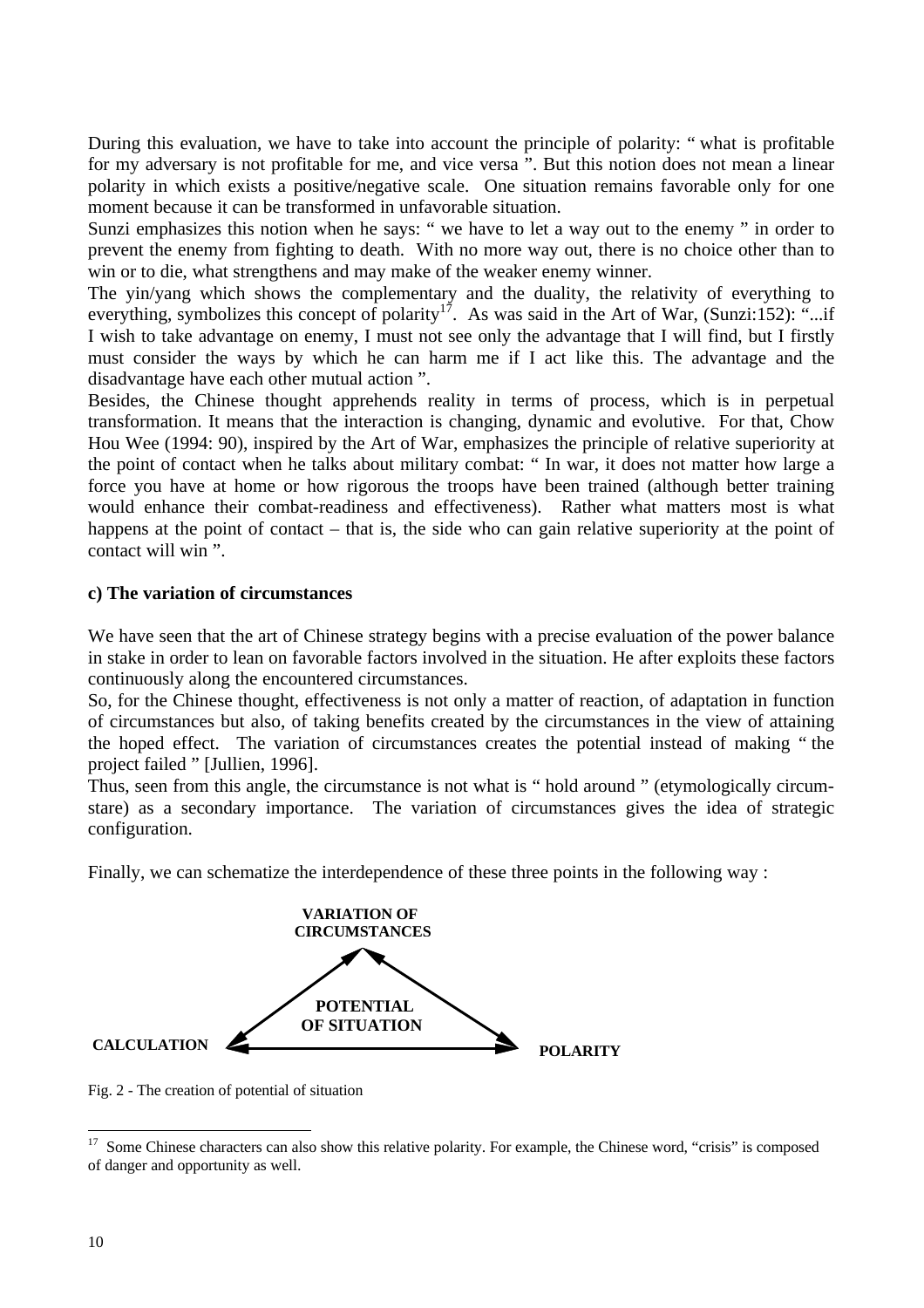This vision of effectiveness does not conceive the relation between means and end. This vision rather implies a relation of condition to consequence which links theory to practice. This " indissoluble link " is rooted in the Chinese vision of the world [J. Gernet, 1994].

Indeed, the Chinese thought sees reality in terms of process. As Wing-Tsit CHAN (1968: 135) points out : " reality is a continuous process of production and reproduction. This is possible only because there is the interplay of inactivity, decrease, etc, which constitute yin; activity, increase, etc., which constitute yang ".

Because reality is in perpetual transformation, the Chinese strategist does not seek to the model reality but rather focuses his attention on the path of things in order to detect the coherence and to benefit from the evolution [Jullien: 28]. So, the Chinese strategist relies more on the progress of process for attaining the hoped effect than on tools.

This logic of process, that Jullien calls *"processivity thinking"* (1996: 46), allows us to introduce a management of effectivity.

# **Part 3 - The Eastern management of effectivity**

In this part, we will define the concept of effectivity. The latter encompasses efficiency's concept. We will then interpret the implications of such thinking in term of strategy and control. Finally, we will give examples of this way of thinking with Asian firms, especially Chinese led-firms.

# *3-1 Definition of effectivity*

#### **The effectivity or the affect : discreet and indirect effectiveness**

From the previous part, a second conception of effectiveness begins to be drawn. On the contrary to Western effectiveness which draws on results and values effect; this alternate conception is not aimed. It is its inner ability to transform, *i.e* to affect which imports, as we would say an effective medicine. Hence, as Jullien, we will use another word *effectivity*, to write about the virtue affecting and not to print an effect.

In resuming the Chinese conception, Jullien defines the effect as " the operating dimension of the effect, it is what leads to effect and give him effective: affect is the effect in progress, such as it derives from the engaged process, coming from a logic not of production but of advent " [1996: 145].

F. Jullien adds: " the effect is not to be sought, directly and voluntarily, but will come naturally from the engaged process ".

All strategy will consist, in return, in knowing the implication of the process from upstream, from where the effect will then consequently comes from itself. Because the effectiveness is related to the consequence, and thus involves, for succeeding, to go through a process which is the condition, this effectiveness is indirect compared to the envisaged goal " [1996: 146].

Therefore, what the Chinese thought talks about effectiveness, we rather call it efficiency.

#### **The Chinese efficiency as the image of the water**

In Chinese thought, efficiency is defined through the image of the water because as the water, efficiency represents the fluidity of the transformation. As Jullien (1996) reminds us: " to the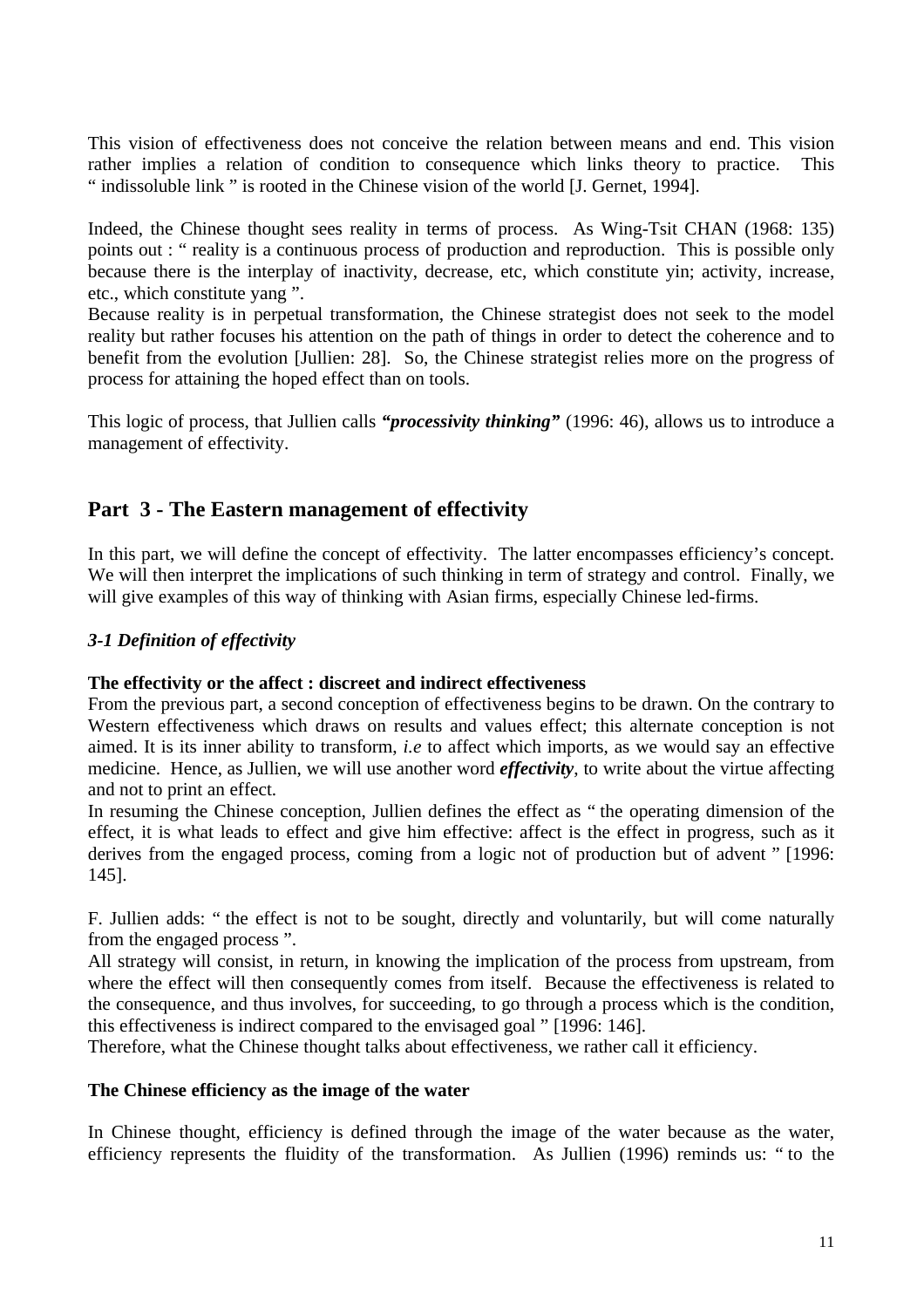efficiency return the fluidity and the continuity of process: efficiency opens the effectiveness on a capacity which does not need the concrete to operate; by proceeding from a whole economy, efficiency does without goal and effort; and because, instead of being intentional, efficiency ensues from involved conditions, efficiency could not suddenly be lacked or deviate " [p.158].

The difference between effectiveness and efficiency, remarks Jullien, " would be that between the sun and the remedy (the sun is said " efficient " cause whereas we say about a remedy that he is effective ) " [p.158].

For the Chinese, " efficiency would not only mean effectiveness that would not be linked anymore to a particular occasion, by that would be dissolved in the substance of things, but efficiency becomes itself the fund (resource) of things, from where ensues continuously all advent. So, efficiency is immanence " [Jullien, 1996:158]. Precisely, it is this fund or/ and this substance of immanence that the Chinese strategist seeks to capture in order to succeed [Jullien, 1996]. Efficiency is invisible, of the order of imperceptible because efficiency intervenes since upstream,

before things have actualized [Jullien, 1996].

So, thanks to the works of Jullien, we have seen that China has thought effectiveness not from action but on the mode of transformation and the mode of immanence. This vision involves another way to think management.

# *3-2 What can management learn from it?*

The Chinese Thought emphasizes that we have to act upstream of the process, before the actualization of the situation in order to be effective/efficient. Because the earlier upstream we intervene, the less we need to act. As a matter of fact, there exists a degradation of effect: our effectiveness decreases as the course of things becomes clearer [Jullien, 1996].

We think that two management processes, at least, can benefit from this way of thinking: strategy and control.

In the strategic process, to act upstream can mean: " we have located factors which, according to calculation, are favorable to us even though the situation has not been actualized yet, and with a proper upstream manipulation, we can evolve the situation in the sense that suits us ". In this logic, what is the most important is not the forecast that has to be implemented but rather the anticipation. So, the forecast is useful if it permits anticipation.

In a more general way, as has been noted, the phase of evaluation (calculation) is essential because it will show the favorable conditions and its consequences. To some extent, it resembles SWOT (Strength-Weakness-Opportunity-Threat) analysis. Nevertheless, in Chinese Thought, we have to consider each point of analysis in terms of polarity.

Furthermore, the changing circumstances bring us to remain flexible in order to take advantage of it. Chow Hou Wee (1994: 96), gives one example of this principle of flexibility from Japanese production systems: " they (Japanese) rely heavily on subcontracting systems which are geared towards flexibility in many ways. First, it cushions the impact of falling demand and order as the burden (such as problems of retrenchment of workers) is passed to the subcontractors. Second, it allows the buyer to source from multiple suppliers, and hence the possibility of obtaining supplies at lower prices. Third, it creates competition among the subcontractors which inevitably raises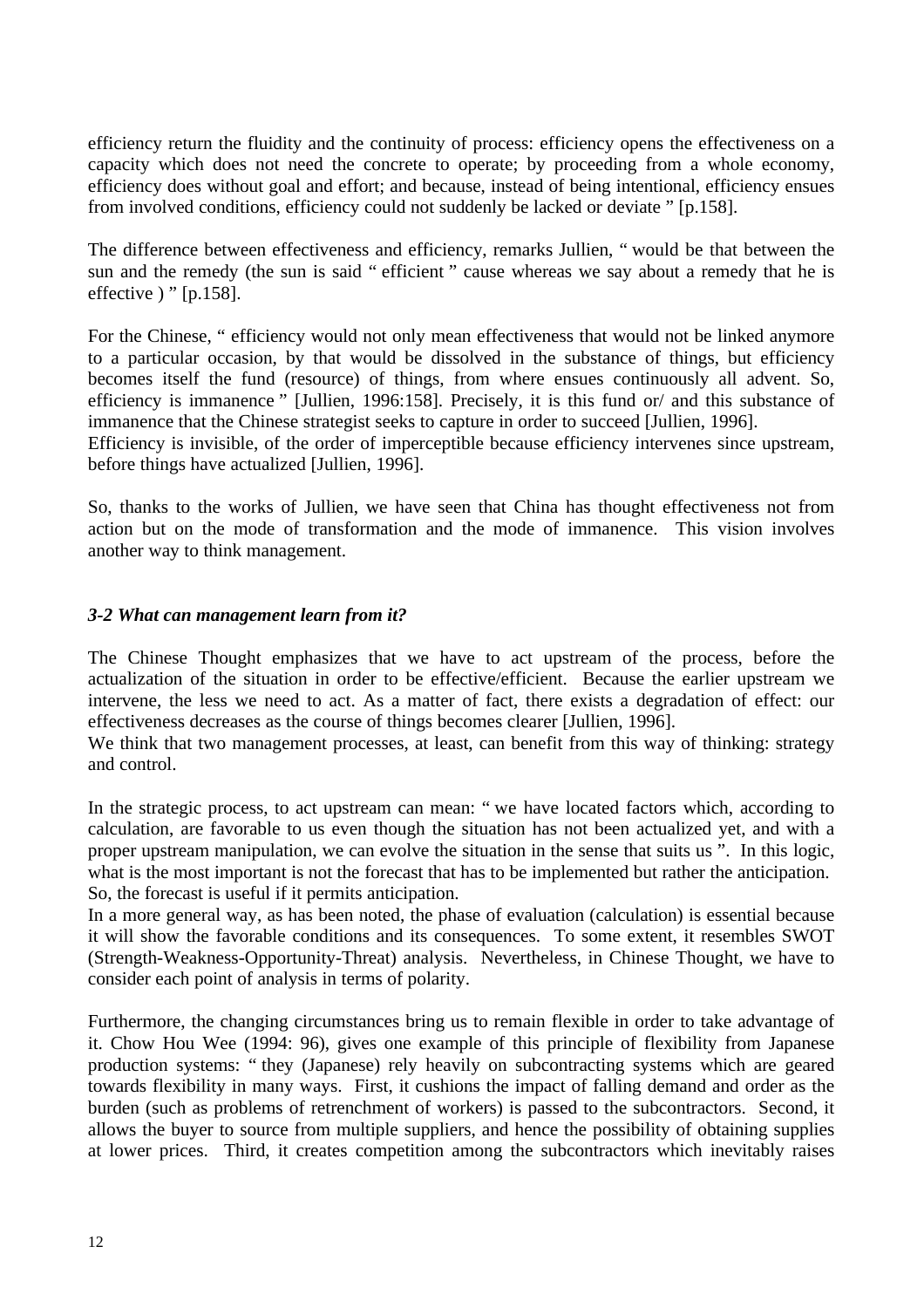quality and service standards. Finally, competition among the various suppliers also tends to increase the overall efficiency and productivity of the production system ".

Of course, this kind of strategy does not belong solely to the Japanese. It seems that Adidas does the same when the firm calls for subcontractors from East Asia to make its shoes.

In the process of control, an upstream control is most important. Because the balance established is not that of means to end but that of condition to consequence: an upstream control aims at conditioning what is going to happen. Target costing and Total Quality Management have accustomed us to think that the more upstream control intervenes, the more effective and the less costly it proves. Production cost is much more easily influenced from the design phase rather than on the shop floor, quality is better guaranteed by doing right the first time rather than by fixing the undesired outcomes.

Thus, control is fully effective during the moment when nothing is actualized yet and is still flexible. Control becomes less and less effective as the process unfolds. The possibilities for the control to intervene effectively is reduced

As we can see with the following diagrams:

#### **ONE PROCESS**



Figure 3 - Upstream control



**ONE PROCESS**

If we act here, there are a lot of actions (to correct the direction) but few effects

Figure 4- Control during the process (in progress)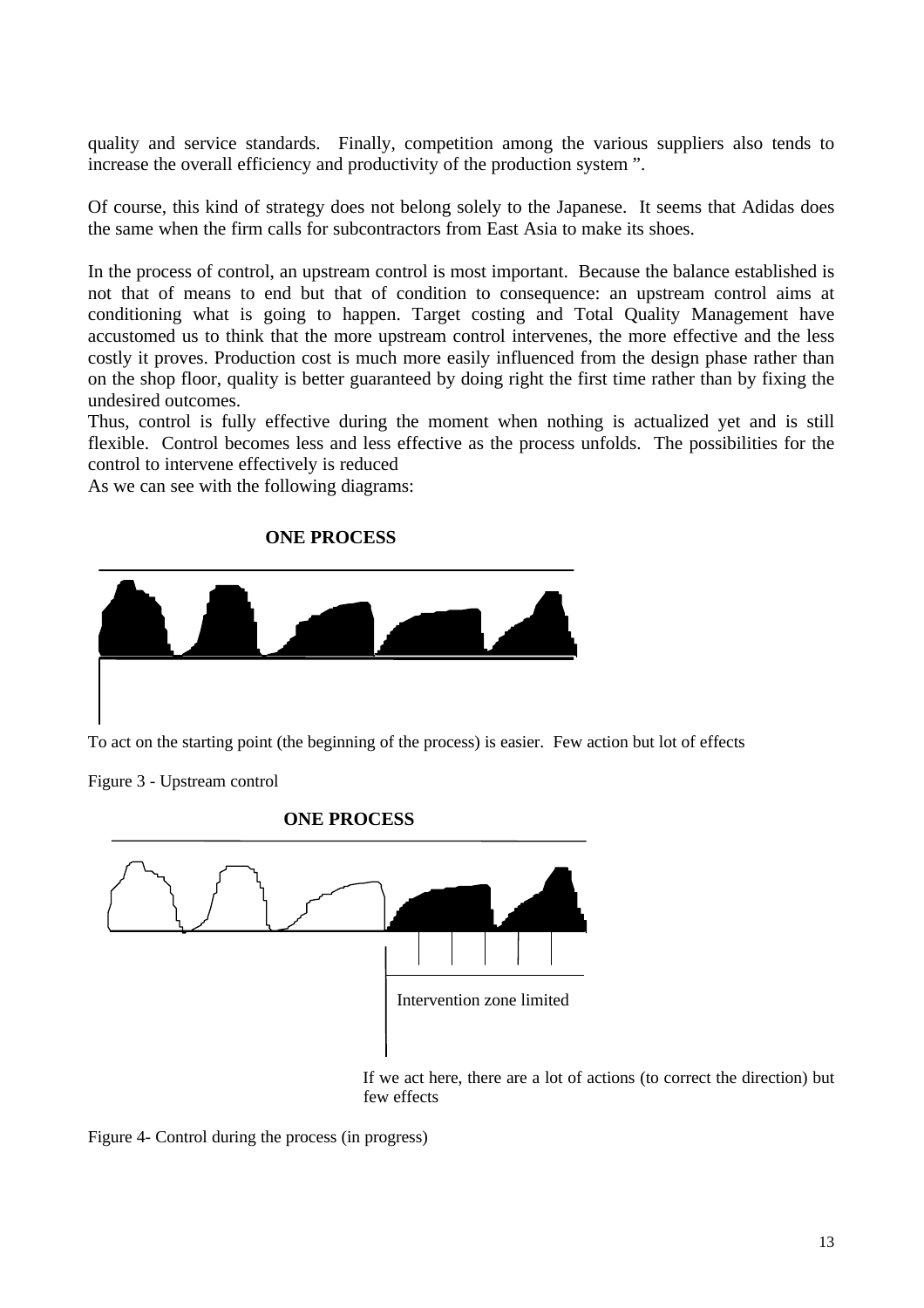We have started to see the benefits from the Chinese thinking of effectiveness where concept of effectivity is emphasized. Now, it is interesting to see if and how this thinking is really practiced in Asian companies, those led by Overseas Chinese essentially.

## *3-3 Its influence on strategy and control: few illustrations*

During the recent years, there has been a lot of studies (see for example Rosalie Tung, 1994), and books (see for example Khoo Kheng-Hor, 1992) emphasizing the great applicability of Chinese ancient thought to Business practices. These studies seem to demonstrate another way of thinking effectiveness. Let us take few illustrations.

The famous story of horses' race during the period of Warring State (476-221BC) is an example among others of the influence of ancient thought in Chinese Business. The story to be told reminds the concept of relativity evoked earlier.

*Once upon a time, there was a general who liked to race his three horses against those of the king. The best horse was pitted against the best, the middle against the middle, and the worst against the worst. And each time, the king's horses won. One day, Sun Bin who was a master strategist of the general advised him to pit his best horse against the king's middle horse, his middle against the king's worst horse and finally, his slowest horse against the king's fastest. In doing so, the general won two races out of three and was declared the winner.*

The Chinese computer company, Liangxiang has imitated this strategy. Knowing that the company can not compete against American, Japanese or even Taiwanese computers, Liangxiang sells his medium-range computer in the bottom-of-the-range international market, in so far as its costs are still low enough to allow them to remain in this market [The Economist, 1991, Oct : 41]

Another study<sup>18</sup> led by Foo Check Teck (1994 and Peter Grinyer) in 109 large ASEAN companies<sup>19</sup> show the analogy of the strategic planning process of these companies with Sunzi's work. The latter may influence on how these companies are structured. It seems that these companies are more flexibly structured and use wide but less quantitative techniques than the western companies. Nevertheless, his study, also, seems to show the adoption by them, of regular, formal and analytical strategic planning such as those encountered in the West, for example SWOT approach.

So, if the influence of Ancient Chinese Thought seems to be present in strategy, its concept of effectivity, called by Jullien seems less visible in practice, and above all because it acts discreetly.

However, some techniques of control may be different from Western, and we can interpret it as effectivity control.

As for example about the control and trust, in first analysis, the two terms appear opposite: when we trust someone, we don't need to control him. In Overseas Chinese case, trust and control can be sometimes linked. Overseas Chinese often say: "we have to trust each other", "I trust him", etc. This does not mean he would not control him. But the control is indirect. He can trust him or will trust him because he knows his relationship or family, so if ever something was done wrong, he could turn to his relationship or family. For the one who is controlled, this means loose his face,

<sup>&</sup>lt;sup>18</sup> This was conducted between 1987 and 1990 through questionnaires completed by each of the CEO, a senior manager and the corporate planner.

 $19$  20 in Thailand, 31 in Malaysia, 13 in Philippines, 43 in Singapore and 2 in Indonesia.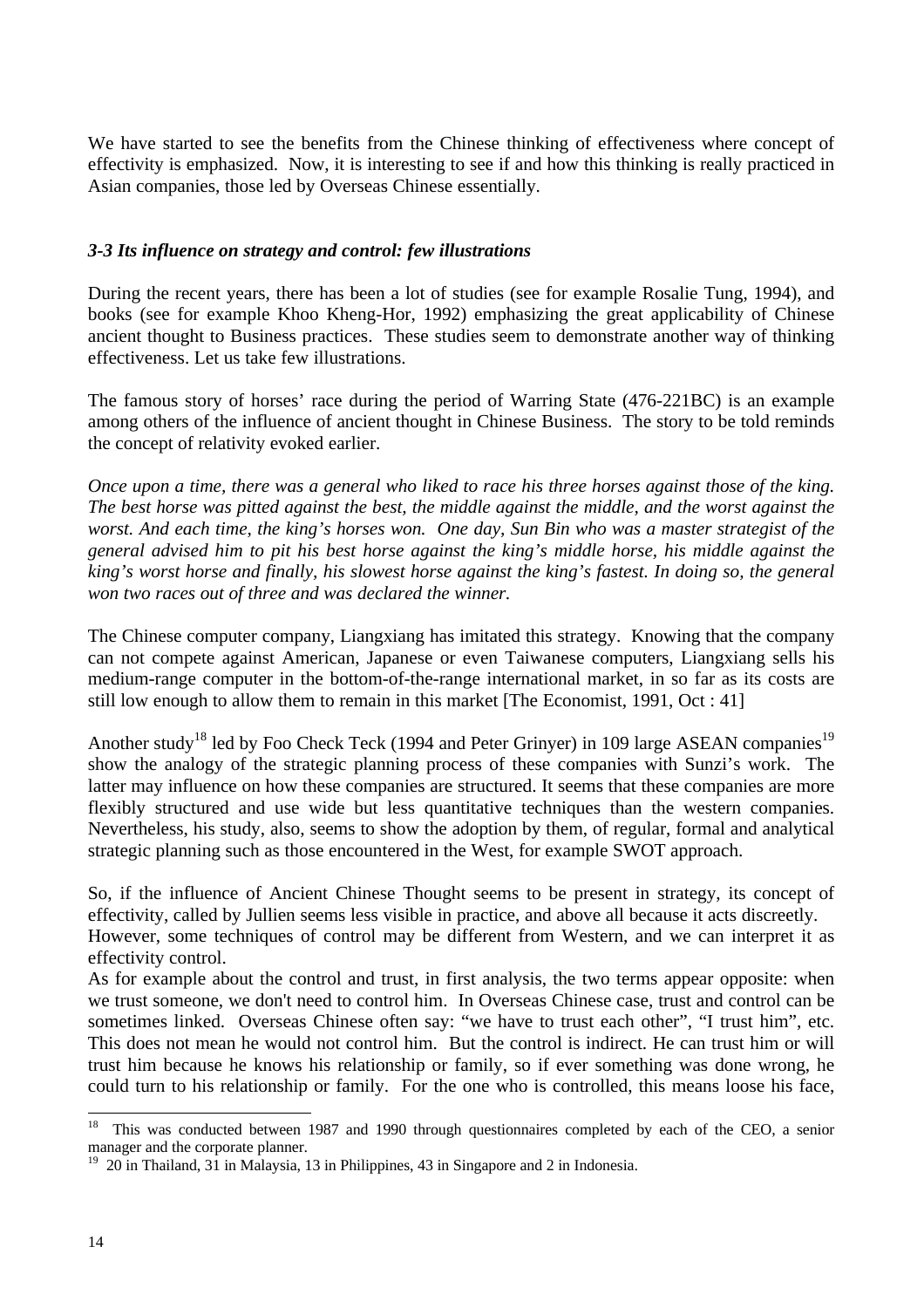dishonor, in case where he does not respect these social rules. That is why in Overseas Chinese firms, we often find the core family (or persons who have very close relationship with the owner) at the top or at key functions of the company, because the manager-owner only trust them [Redding 1990, Chen 1994].

We can call that an upstream control or ethical control on human action. With this kind of control, when he hires, the founder-owner tries to select people he knows directly or indirectly [Laulusa, 1997]. And he prefers to hire people he knows without a really good competence than one who is competent but he does not know [Kao, 1993]. At least, there are two reasons in that. Firstly, it will be easier for him to have control on them. And secondly, for the founder, the judgement of family is more reliable and where he can count on. The popular Chinese saying goes in this sense when it tells about the need to be in guanxi (connection-relationship): "Who you know is more important than what you know". Besides, guanxi can notably help you to find people you need or information about people your hire.

This shows the possibilities of upstream control on human action as a conditioning of situation from which the consequences will flow.

We have seen very few illustrations about the influence of Chinese ancient thought on strategy and control. These short explorations intend to suggest that its influence still exists even if its effect is sometimes discreet. This allows us to assume to think otherwise the concept of effectiveness. But, we can also assume that large companies and especially those which compete in global markets tend to use western techniques which are pervaded with western values; and thus, with the western concept of effectiveness.

Further empirical studies in overseas Chinese firms should be undertaken in order to better understand how the management of effectivity is realized (directed) and exists together with the occidental thinking of effectiveness. So, the western and the eastern way of thinking effectiveness are not mutually exclusive. It is the purpose of the final part to discuss this complementarity.

# **4. Preparing the dialogue: some contrasts and complementarities of the two speeches**

After having presented the two speeches on effectiveness, this last part will not try to conduct the dialogue. It will only pinpoint some beginnings where exchanges seem possible and mutually profitable. If, as Cameron (1986) has pointed out, the organizational effectiveness concept is paradoxical, then illusory will certainly prove to be any research of a "super-theory" of effectiveness. Thus dialogue, rather than merging or simple comparison, seems the appropriate form of encounter. Each speech is based on diverging postulates, so each should take advantage from the meeting of a speech of otherness to question again its unconscious taken for granted. However, it will be noted that some Western conceptions are not so far from Chinese ones, and then could probably benefit from the Chinese light. We will contrast the two speeches at first globally, then some possibilities of mutual contribution will be noted about the five major options.

One of the main gaps between the two thoughts certainly separates a theory of action to a theory of effect<sup>20</sup>. Roughly told, we could say that Western managers see themselves *acting on* the state of things, whereas, for the Chinese, effects are implicated inside the situation itself. To put it less abstractly, we may say that on the one hand, the Chinese thought would never call effective a

 $\overline{a}$  $20$  Cf. F. Jullien (1996: chap VII).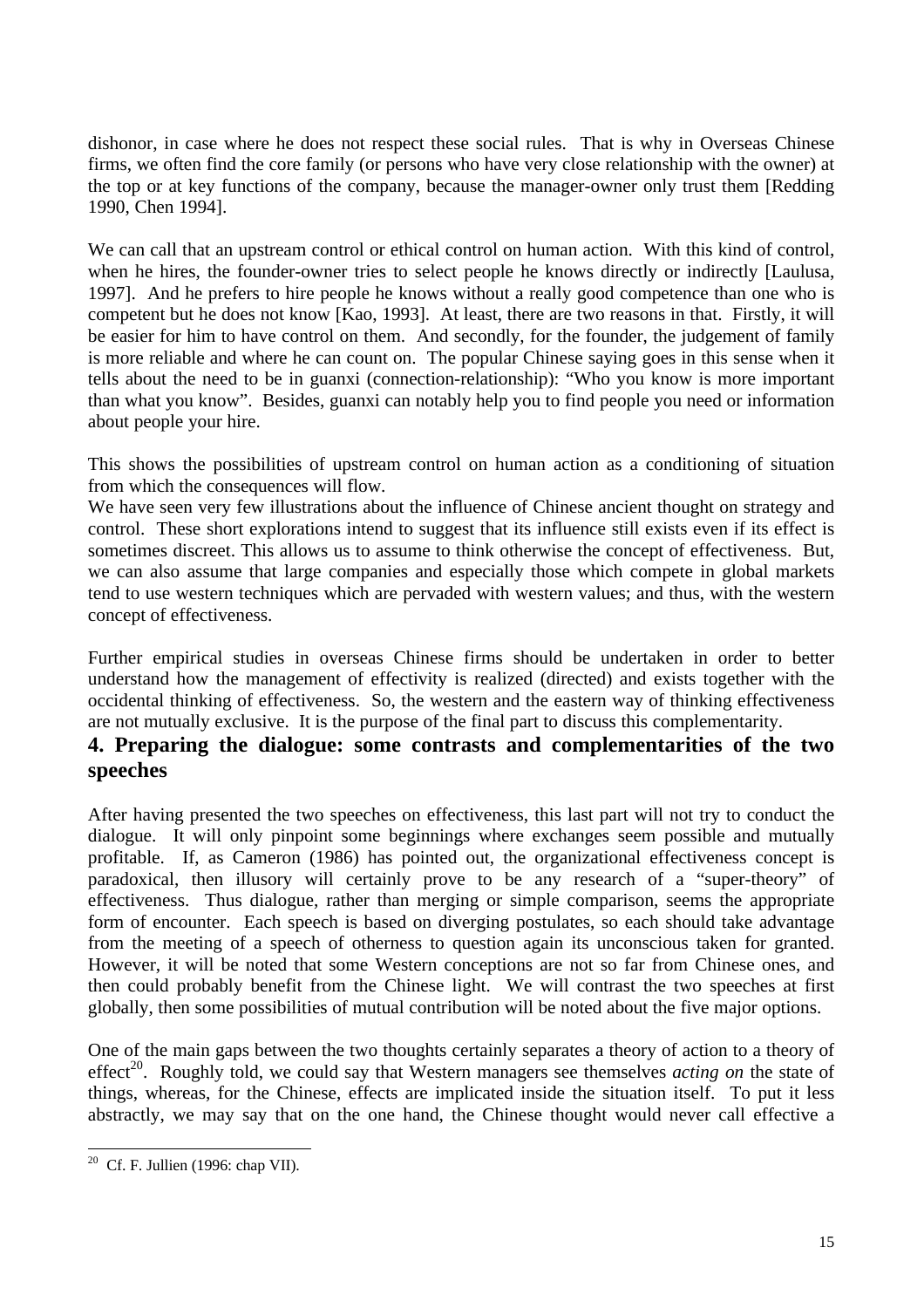seemingly profitable action which exhausts all the organizational potential (e.g. jeopardizing the brand image or a license exclusive rights). On the other hand, the Western manager would question the effectiveness of someone who would accept things as they are instead of trying to control them. More analytically, we may stress the main contrast on the following positions:

| <b>West - Effectiveness</b>          | <b>East – Effectivity</b>               |
|--------------------------------------|-----------------------------------------|
| Logic of modelization                | Logic of process                        |
| Separation between theory / practice | No separation between theory / practice |
| Balance between mean / end           | Balance between condition / consequence |
| Action                               | Transformation                          |
| Projection                           | Anticipation                            |
| Transcendental thinking              | Immanent thinking                       |
| Will – initiative-responsibility     | Accord - manipulation - "ren"           |
| What I want, what I do               | What I can, what I do                   |

On the one hand, the Western tradition acts with the logic of modelization. That is to say, we start with a will and then project it through a model. The underlying values are the will to control, the emphasis on initiative and the focalization on responsibility. In short, this thinking may be captured in "what I want, what I do".

Effectiveness, at this first pole qualifies the transformation of nature thanks to human action. This human acting is supposed to be led externally, projecting its ends and reflecting on means. In mainstream thoughts, effectiveness is achievement and is directed towards effects (results). Values, ends and actions come from outside nature, in a kind of "transcendental"<sup>21</sup> view.

On the other hand, the Eastern tradition acts with the logic of process. There is no separation between theory and practice. At this pole, what matters is to understand the situation before it actualizes in order to anticipate and take advantage of it.The saying that fits this mode of effectiveness would be:"what I can, what I do". Effectiveness benefits from the natural transformation**.** The change is, for that reason, what permits effective action [Jacques Gernet, 1994]. Effectiveness relies on effectivity, in the relation between condition and consequence, and is directed towards affecting. What affects is more important. There is no outside from which values and ends would come, the thinking is more immanent.

Thus, these two modes of thinking effectiveness appear as two opposite but complementary poles. On this point, both traditions would surely agree, either they call it dialectic or polarity (yin-yang). As can be seen with the following representation of Taoist symbol:



<sup>&</sup>lt;sup>21</sup> The discussion about transcendence and immanence would require further studies. Interested readers may turn to F. Jullien: F. Jullien, *Figure de l'immanence. Pour une lecture philosophique*, Grasset, 1993 and F. Jullien, *Procès ou création. Une introduction à la pensée des lettrés chinois*, Seuil, 1989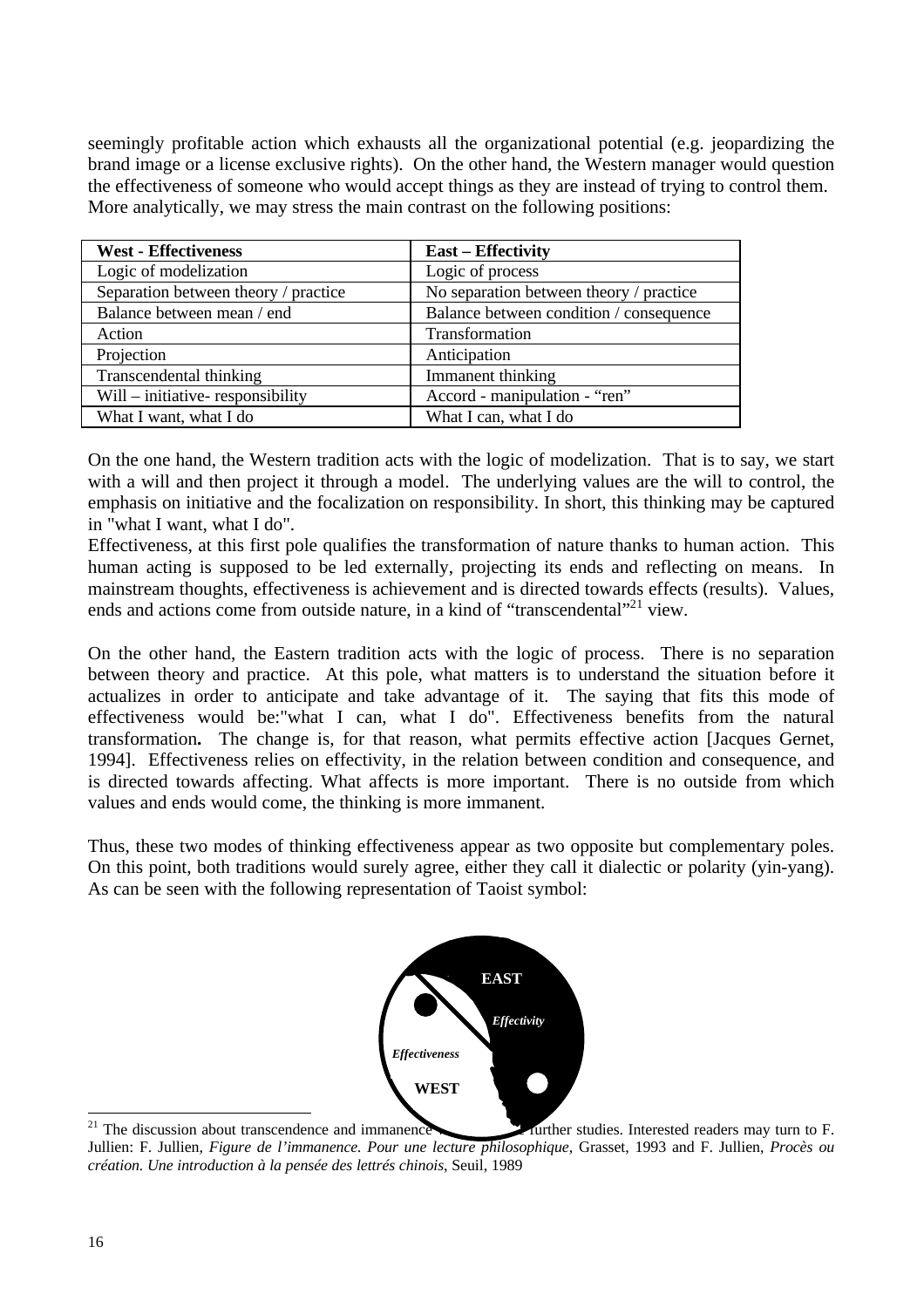Figure 5- The effectiveness in Western and Eastern

However, in order to prepare the dialogue, we could still have to sort out the differences: to separate the differences which are complementarities, those which open to new insights and those which reveal conflicts of values

#### *4.1 Differences as complementarities: model-design and model-example*

The complementarity of both approaches is rarely as patent as with the use of models. On the Western side, the model is a **design** built *ex ante* in reference to an intention. In a first phase, the model is malleable and allows simulation, reflection and creativity. Then, during action, it has solidified in a rather rigid framework in order to guide activities, being only modified through hardto-manage learnings. On the Eastern side, model is perceived as **example**<sup>22</sup> like Renaissance artists were considering Greek and Latin civilization as models. The model pertains to a range of proven effective strategies. Creativity and flexibility appear only in the time of actualization, " *when in a rift appears the opportunity. No use in elaborating beforehand the stratagem. It would miss its aim.* "<sup>23</sup> In short, the model is not the form we wish to confer to the state of things, but what the evolving state-of-things invite us to use. Models act as incentives [A. Cheng, 1997b].

Western strategic planners, who acknowledge being puzzled by growing uncertainty, complexity and globalization, may wonder whether other concepts of model could help them; and especially the Eastern example, which weighs preparation more than programming. In the same way, the condition/consequence distinction, instead of the cause/effect one, suggesting a nebula of outcomes and the qualitative dimension of change, could enrich reflections upon "global performance" and public policy evaluation. Conversely, Chinese firms may ask in what conditions the model as design as well as the analytical and causal approach, which enables simulation, explanation and control, even if it seems reducing, may open new paths for action.

#### *4.2 Differences as new insights*

A dialogue might prove fruitful in other ways: when the other tradition has explored very different insights. For instance, some Western studies are just inquiring some concepts, which could apparently benefit from the Chinese thought. Among others, studies about:

- the upstream shift of control : cost control as early as design, as by the vendor's, during the structuring process.
- the non-emphasis on results in favor of potential, or in the ground that effectiveness is judgemental, interpretative.
- the possibilities of control not on actions but on their contexts.
- the relativization of individuals actions in favor of systemic workings.
- the importance of time with the notion of process, organizational memory, organization biography.

Conversely, the dialogue could help to explain why MBO seems to be so unsuccessful in Eastern firms or could invite Eastern research on individual's initiative or "responsibilization".

See for instance, the Confucian value of example

 $23$  The 36 stratagems, p.19.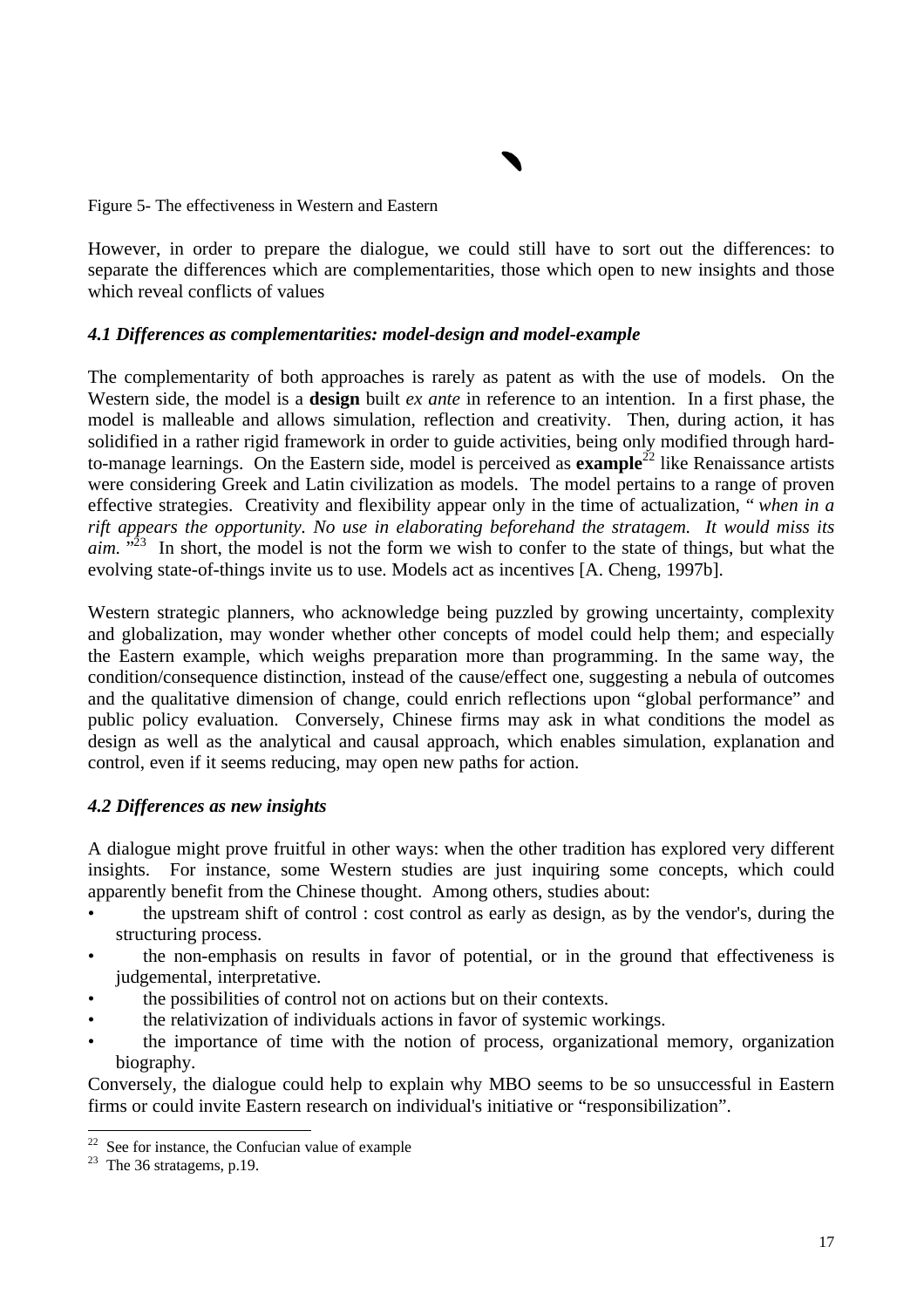## *4.3 Differences as conflicting values*

At last, the dialogue could not increase mutual understanding without identifying the main differences in values. Above all, Westerners should better understand the notions of "ren", loyalty and righteousness and Easterners that of responsibility and fairness. Without a clear comprehension of responsibility, the search for results can be rejected for equating effectiveness and fairness [Le Mouël, 1991]. Without a better understanding of ren, the search for transformation can resemble mere manipulation. And dialogue is closed before having started.

# **CONCLUSION**

This paper has called for a dialogue between the two effectivenesses. Knowing that dialogue requires mutual understanding and esteem, not merging. So we have ended with a note on the possibilities of an opening to other traditions of thought. Such dialogue permits to bridge the gap between East and West concepts [Lui & Pesqueux, 1997]. This means not only at adapting to them our management but, may be, at enriching both conceptions of effectiveness. Unthought possibilities for reflection and action may emerge.

This dialogue can be profitable, even necessary, in globalization environment, at least, for three reasons. First, this environment invites us to have more mutual understanding. Because, we are going to be more and more in relation with values, norms, perceptions, in a word, with cultures that are different from ours, or to work in "multicultural organizations", we need to understand the representation of the reality of each of us. Second, in a globalization world, the rules of game are changing. We may loose our references to the detriment of a "global paradigm". Don't we say about the strategy: "think global, act local". Are we ready for it? What's more with the crisis of modernity, many have lost their confidences in the link between effectiveness and well-being, and are afraid of the extension of technical effectiveness. So, they are searching new concepts of effectiveness. Third, the last but not least consequence of the globalization is the need to be more effective/efficient.

So, anew, it is important to question about effectiveness: *What is effectiveness? What are the criteria of Good to guide action? Should not we to conceive a new prudence or another ethical concept?*

Back from this travel in effectiveness worlds, we are not able to tell how to better think about effectiveness. Perhaps some managers would find new "possibles", that they would have never thought of.

In this sense, perhaps managers, with a broader conception of effectiveness in mind, could find new possibilities for action. For it will eventually be their sole responsibilities to find out and design the appropriate acting that is best suited to the very situation and dignity of participants.

Finally, this invitation for a dialogue between "effectivenesses" also calls for academics to go further in this direction, that is to say, to give greater place to a "multi-dialogue" between disciplines of Human Science, but also, with other thoughts coming from other cultures. Maybe, new "effectivenesses" could emerge from these perspectives.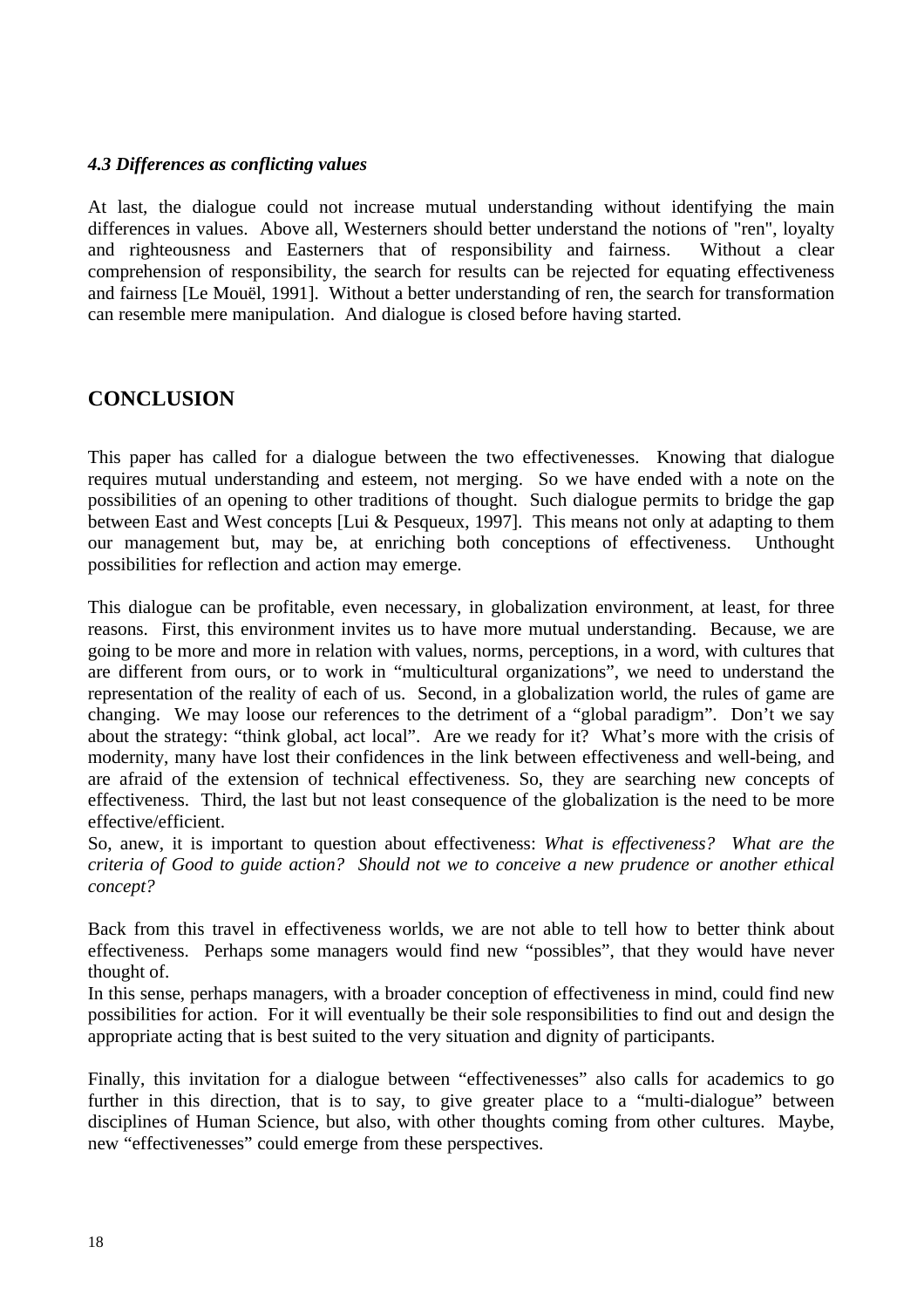# **BIBLIOGRAPHY**

## **Robert N. ANTHONY**

*Planning and Control Systems: A Framework for Analysis*, Harvard Business School, 1965

**ARISTOTE** *Éthique de Nicomaque,*

## **Chris ARGYRIS & Donald A. SCHÖN**

*Organizational Learning: A Theory of Action Perspective*, Addison Wesley, 1978

## **Kim S. CAMERON**

*Effectiveness as Paradox: Concensus ans Conflict in Conceptions of Organizational Effectiveness*, Management Science, Vol 32,

#### **CHAN Wing-Tsit**

The Chinese Mind, ed. by Charles A. Moore, University of Hawaii Press, 1968

#### **Anne CHENG**

*Histoire de la pensée chinoise*, Editions du Seuil, 1997a

La valeur de l'exemple. "le Saint confucéen: de l'exemplarité à l'exemple", La valeur de l'exemple. Perspectives chinoises, *Extrême-Orient, Extrême-Occident* n°19, pp.73-90, 1997b

#### **Min CHEN**

*Asian Management Systems*, Routledge, 1995

# **CHOW Hou Wee**

Sun Tzu's Art of War : selected applications to strategic thinking and business practices, International Review of Strategic Management, vol.5, pp.83-109, 1994

#### **Michel CROZIER**

*Le Phénomène bureaucratique*, Les Éditions du Seuil, 1963

**Richard M. CYERT & James G. MARCH** *A Behavioural Theory of the Firm,* Prentice Hall, 1963

**Harington EMERSON** *Efficiency as a Basis for Operations and Wages,* 1908

**Amitai ETZIONI** *Modern Organizations*, Prentice Hall, 1964

**Henri FAYOL** *Administration industrielle et générale,* First published 1916, Dunod, 1979

#### **FOO Check Teck and Peter Hugh GRINYER**

*Organising Strategy: Sun Tzu Business Warcraft*, Butterworth-Heinemann Asia, 1994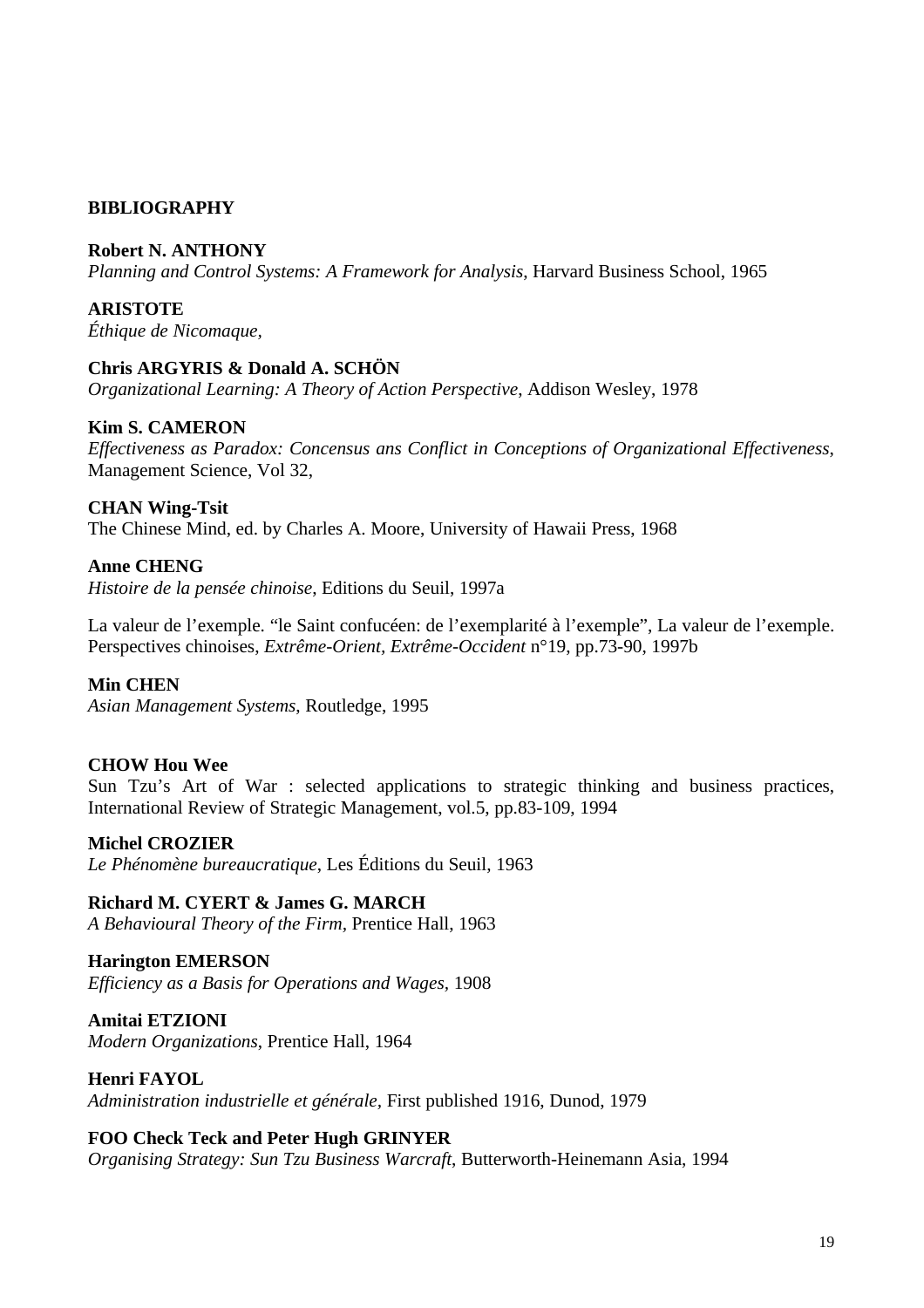**Jacques GERNET** *L'intelligence de la Chine*, Ed. Gallimard, 1994

**François JULLIEN** *Traité de l'efficacité*, Grasset, 1996

**John KAO**

The World Web of Chinese Business, *Harvard Business Review*, March-April, pp. 24-36, 1993

**KHOO Kheng-Hor** *Sun Tzu & Management*, Pelanduk Publications, Malaysia, 1992

# **Leon LAULUSA**

Which method of management control in a Chinese family business in France? An exploratory study of a food distribution firm, presented at the *International Federation of Scholarly Association of Management Conference, Shanghai*, July, 1997

**Jacques LE MOUËL** *Critique de l'efficacité*, Seuil, 1991

**Elton MAYO** *The Social Problems of an Industrial Civilization*, Routledge, 1949

**Jacques MÉLÈSE** *La gestion par les systèmes: Essai de praxéologie*, Dunod, 1967

**Charles B. PERROW** *Organizational Analysis: A Sociological Review*, Wadsworth, 1970

# **Yvon PESQUEUX & Alice LUI**

Application of Confucius' and Aristotle's Teachings to Management Today, presented at *International Federation of Scholarly Association of Management Conference, Shanghai*, July, 1997

**François PINARDON** *Le Rentabilité: une affaire de point de vue*, L'Harmattan, 1989

**Gordon S. REDDING** *The spirit of Chinese Capitalism*, Walter de Gruyter, 1990

# **Frederick W. TAYLOR**

*The Principles of Scientific Management*, first Published 1911, Routledge/Thoemmes Press, 1993,

*Scientific Management*, Testimony to the House of Representatives Committee, first published 1912, in Harper & Row, 1947.

**Rosalie l. TUNG** Strategic management thought in East Asia, *Organizational Dynamics*, 22(4):55-65, 1994

**Herbert A. SIMON**